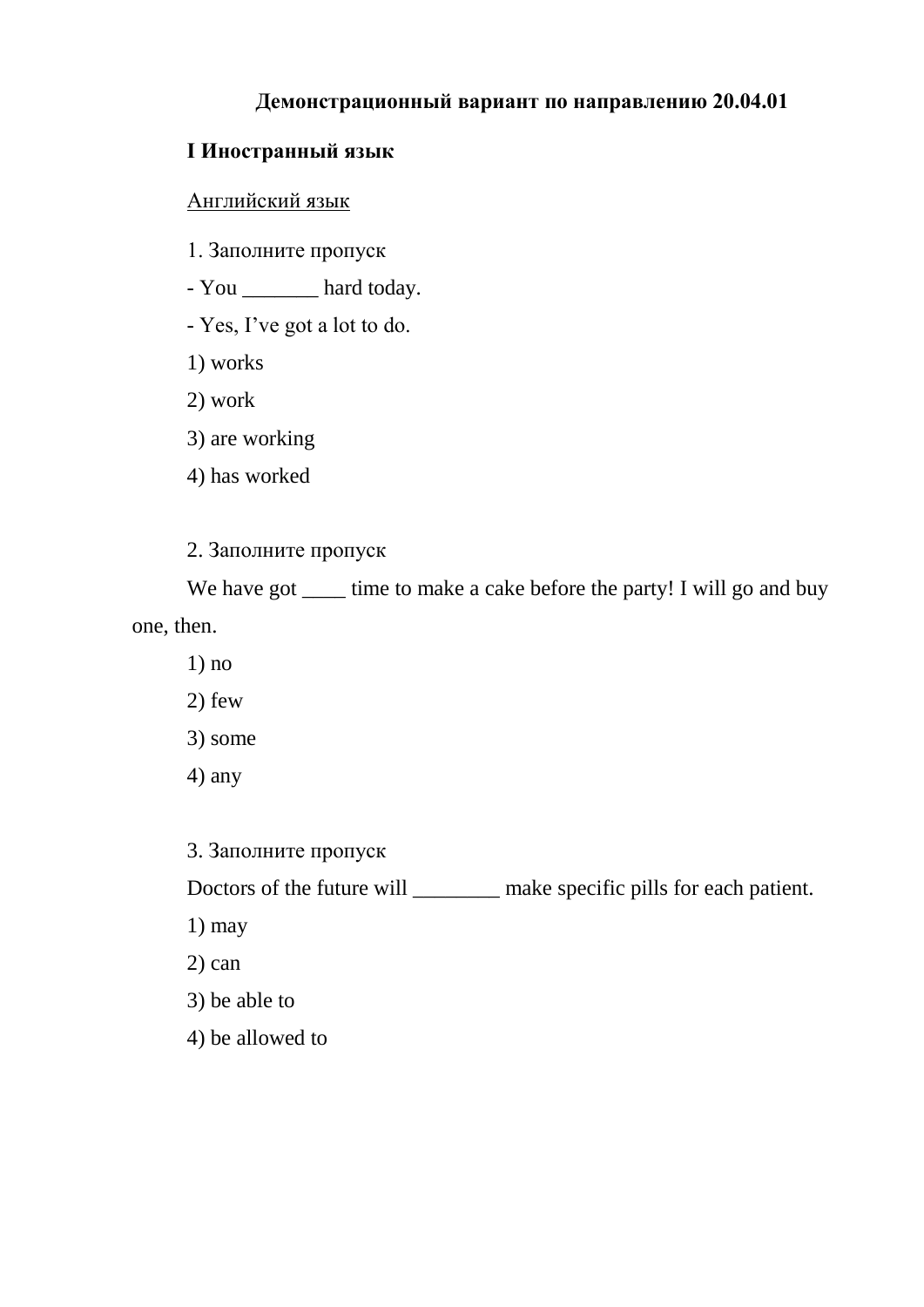4. Заполните пропуск

Do you know the \_\_\_\_\_\_\_\_ mountain in Europe?

1) high

2) higher

3) highest

4) most highest

5. Расположите части делового письма в правильном порядке

1. Clara Winters, 58, Palm Street, Darlington,

Fl 337261

2. The Tiny Tots Toy Company

15456 Pyramid Way

College Park, FL 33133

11 November 2011

3. Dear Customer Service Representative,

4. I am writing to request replacements for the missing parts for the tent I purchased for my six-year old son. If reasonable arrangements are not made within ten business days, I will return the tent to the store I purchased it from and expect a full refund. To assist you in processing my request, I am including a copy of my sales receipt and a list of the missing parts.

5. Yours sincerely,

Clara Winters

Customer

- 1) 32451
- 2) 12354
- 3) 32514
- 4) 12345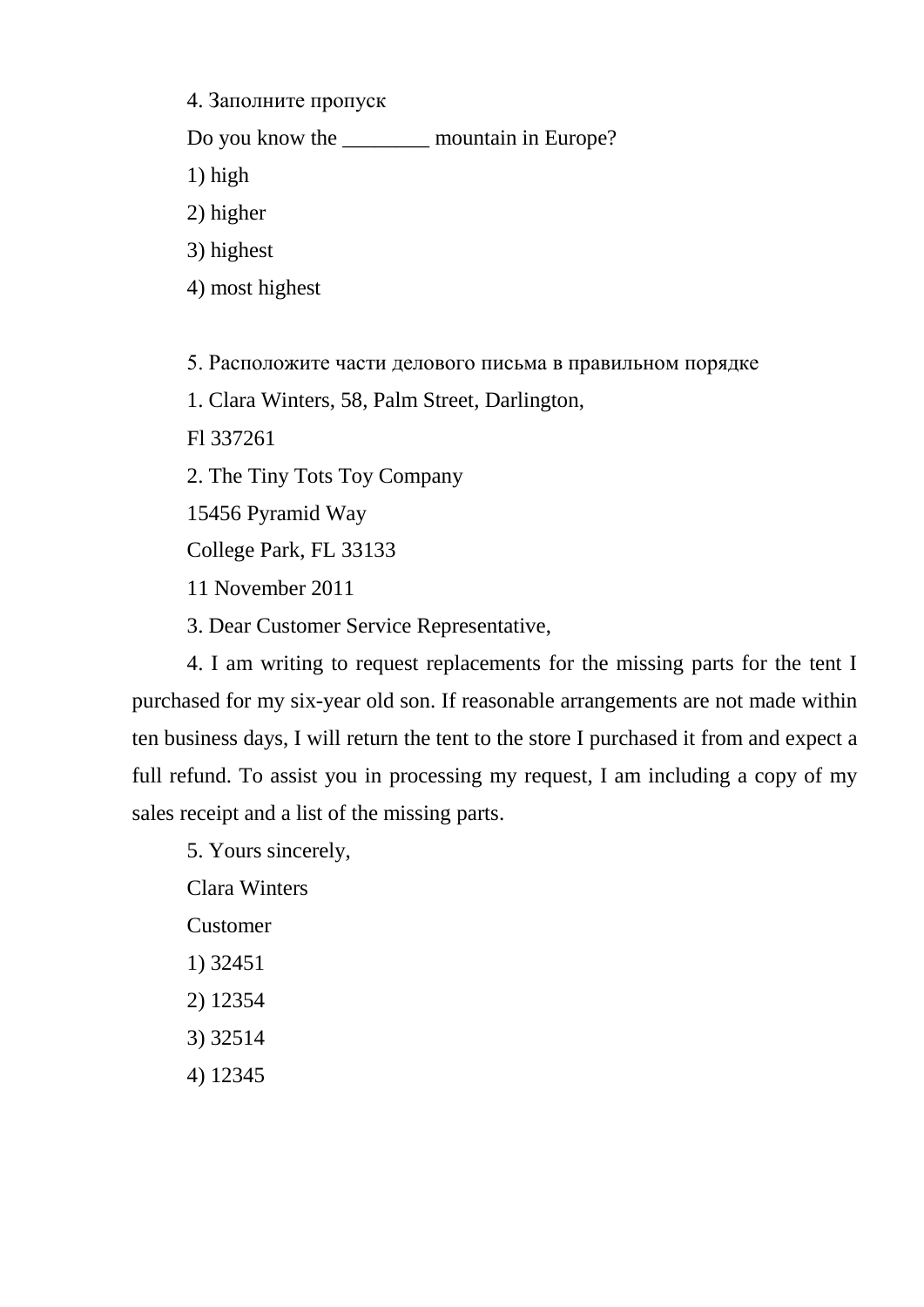6. Перед Вами конверт

| $(1)$ Sun Express       |                         |
|-------------------------|-------------------------|
| 20 (2) Gloucester Place |                         |
| $(3)$ Croydon CR 12 DH  | (4) Ms Charlotte McEvoy |
|                         | (5) Western Travel      |
|                         | 12 The Crescent         |
|                         | Brinton (6) BR3 5YT     |

Соотнесите информацию под определенным номером на конверте с тем, что она обозначает.

1) The street name in the return address

2) The addressee

3) The name of the sender

4) The town the letter comes from

5) The addressee's company name

6) The Zip Code in the mailing address

7. Выберите реплику, наиболее соответствующую ситуации общения:

Woman: "I'm Laura Miles from London office. How do you do!"

Man: " $\blacksquare$ "

1) What do you want?

2) Pleased to meet you, Ms Miles.

3) Hi, Laura!

4) Hello, everybody!

8. Заполните пропуск

A British university year is divided into three \_\_\_\_\_.

1) conferences

2) sessions

3) periods

4) terms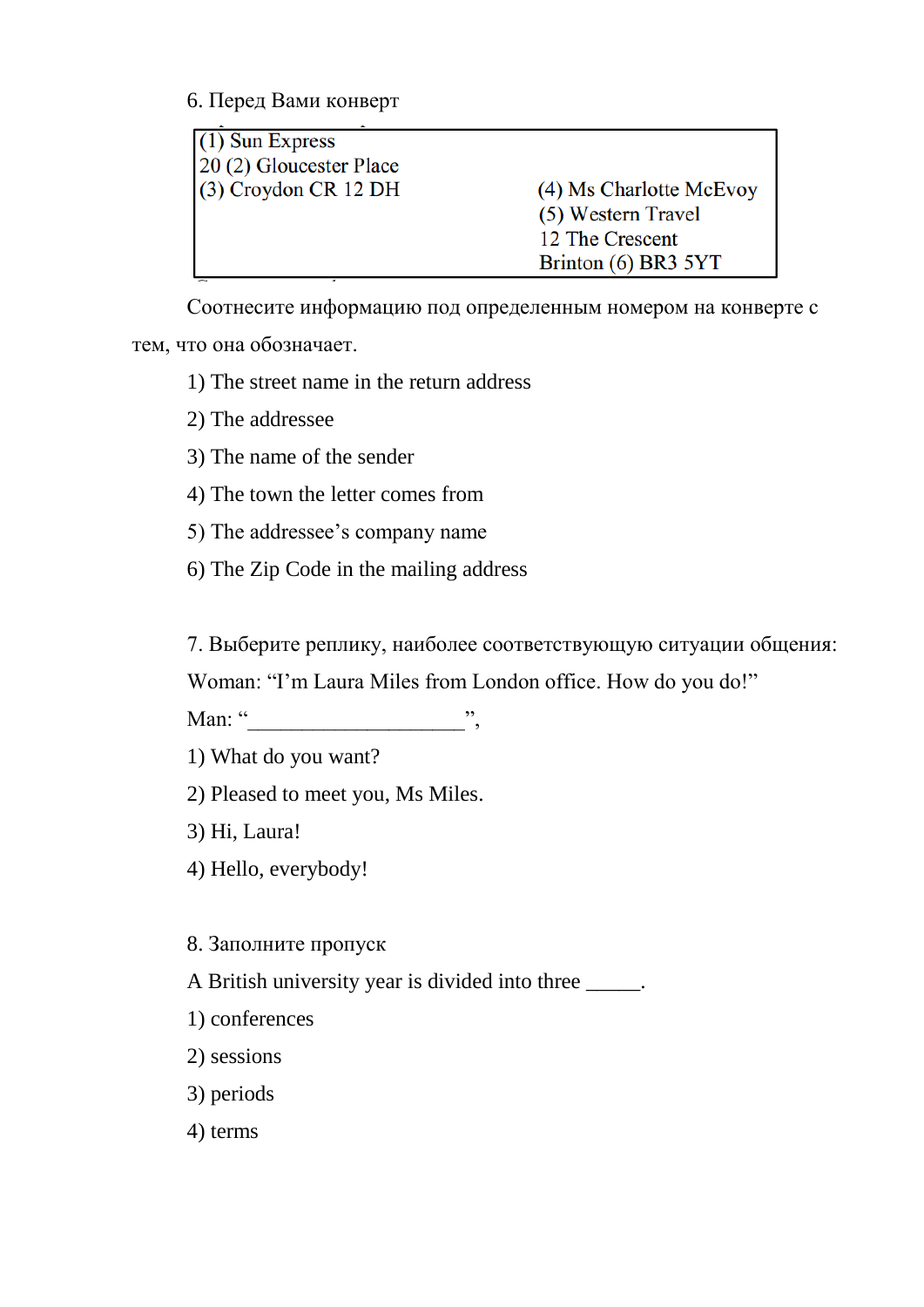### 9. AIR POLLUTION

1. Air pollution is a chemical, physical, or biological agent that modifies the natural characteristics of the atmosphere. The atmosphere is a complex, dynamic natural gaseous system that is essential to support life on planet Earth. Stratospheric ozone depletion due to air pollution has long been recognized as a threat to human health as well as to the Earth's ecosystems. Worldwide air pollution is responsible for large numbers of deaths and cases of respiratory disease. While major stationary sources are often identified with air pollution, the greatest source of emissions is actually made up by mobile sources, mainly the automobiles.

2. The World Health Organization thinks that 4.6 million people die each year from causes directly attributable to air pollution. The health effects can result in increased medication use, increased doctor or emergency room visits, more hospital admissions and premature death. The human health effects of poor air quality are far reaching, but principally affect the body's respiratory system and the cardiovascular system. Individual reactions to air pollutants depend on the type of pollutant a person is exposed to, the degree of exposure, the individual's health status and genetics. People who exercise outdoors, for example, on hot, smoggy days increase their exposure to pollutants in the air.

3. There are many air pollution control technologies and urban planning strategies available to reduce air pollution; however, worldwide costs of addressing the issue are high. Of course, these costs are a small fraction of the economic damage that air pollution will inflict on every nation of earth.

4. Many countries are debating how to reduce dependence on fossil fuels for energy production and shift toward renewable energy technologies or nuclear power plants. Efforts to reduce pollution from mobile sources includes primary regulation, expanding regulation to new sources, increased fuel efficiency, conversion to cleaner fuels, or conversion to electric vehicles with renewable energy sources.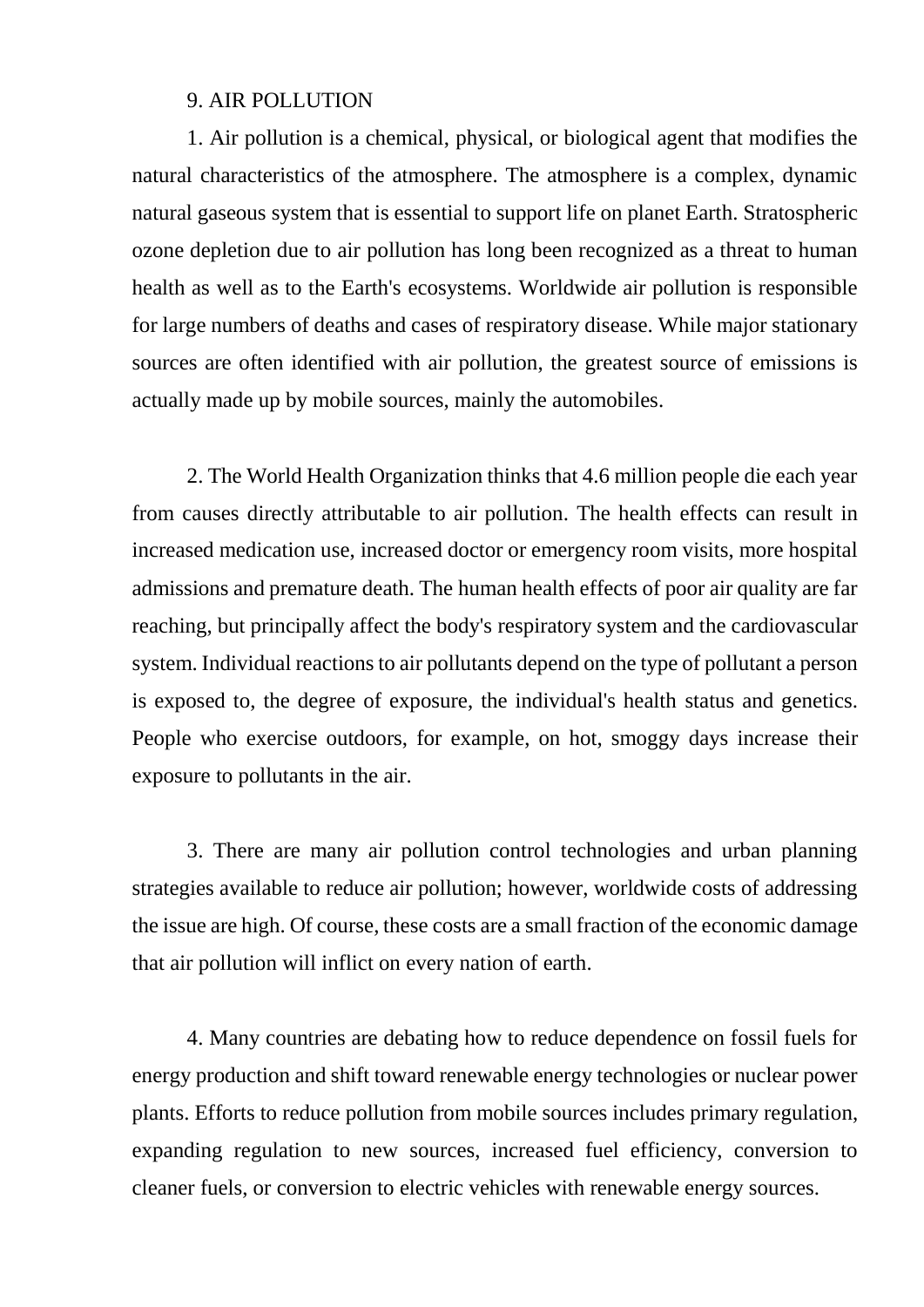Ответьте на вопрос:

What sources are considered to be major air pollutants?

Выберите один ответ.

1) They are cars and buses.

2) They are electro mobiles.

3) They are hydro-electric station.

4) They are nuclear power plants.

# 10. AIR POLLUTION

1. Air pollution is a chemical, physical, or biological agent that modifies the natural characteristics of the atmosphere. The atmosphere is a complex, dynamic natural gaseous system that is essential to support life on planet Earth. Stratospheric ozone depletion due to air pollution has long been recognized as a threat to human health as well as to the Earth's ecosystems. Worldwide air pollution is responsible for large numbers of deaths and cases of respiratory disease. While major stationary sources are often identified with air pollution, the greatest source of emissions is actually made up by mobile sources, mainly the automobiles.

2. The World Health Organization thinks that 4.6 million people die each year from causes directly attributable to air pollution. The health effects can result in increased medication use, increased doctor or emergency room visits, more hospital admissions and premature death. The human health effects of poor air quality are far reaching, but principally affect the body's respiratory system and the cardiovascular system. Individual reactions to air pollutants depend on the type of pollutant a person is exposed to, the degree of exposure, the individual's health status and genetics. People who exercise outdoors, for example, on hot, smoggy days increase their exposure to pollutants in the air.

3. There are many air pollution control technologies and urban planning strategies available to reduce air pollution; however, worldwide costs of addressing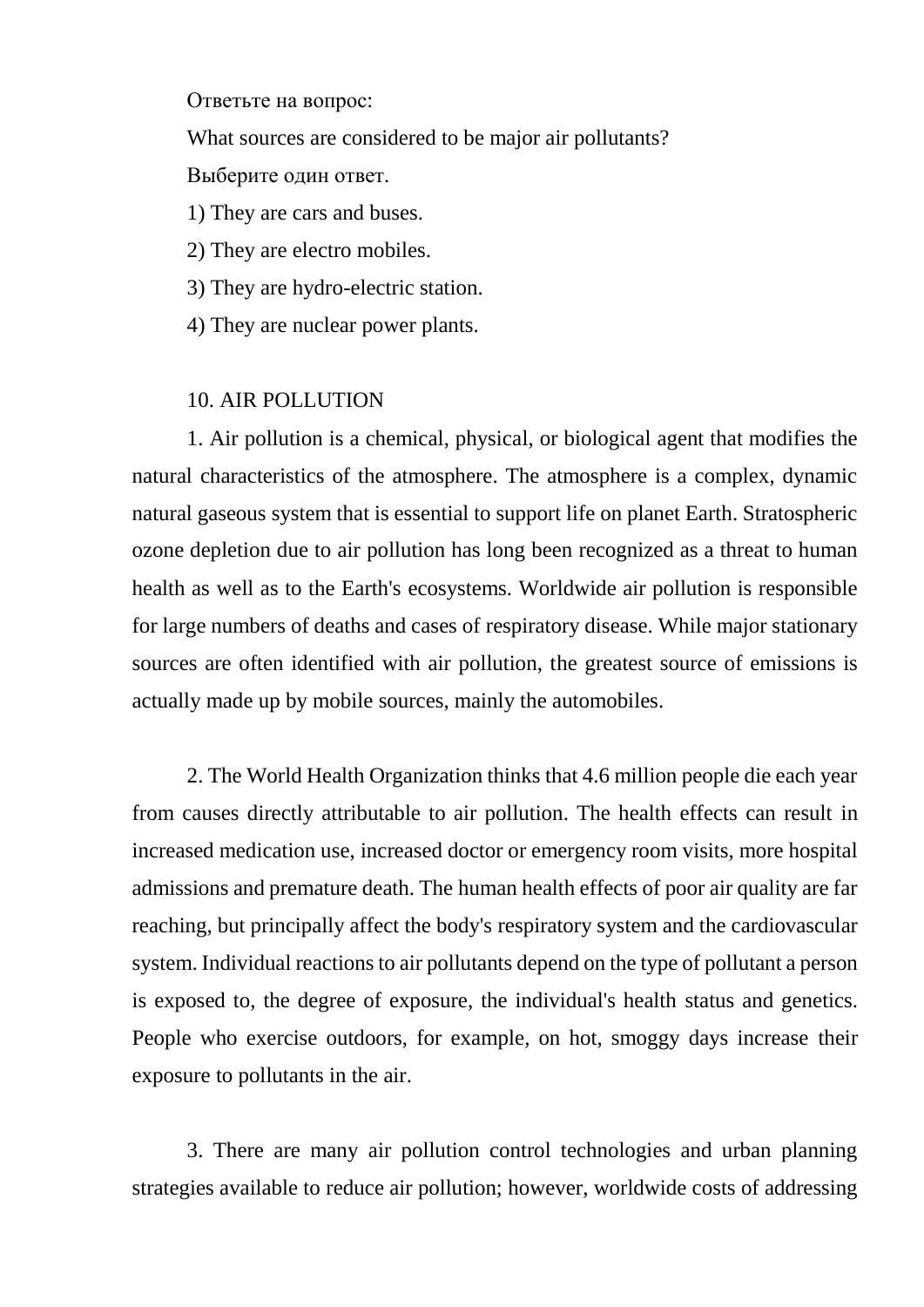the issue are high. Of course, these costs are a small fraction of the economic damage that air pollution will inflict on every nation of earth.

4. Many countries are debating how to reduce dependence on fossil fuels for energy production and shift toward renewable energy technologies or nuclear power plants. Efforts to reduce pollution from mobile sources includes primary regulation, expanding regulation to new sources, increased fuel efficiency, conversion to cleaner fuels, or conversion to electric vehicles with renewable energy sources.

Определите, является ли утверждение:

To decrease their exposure to pollutants in the air people should exercise outdoors on hot, smoggy days

Выберите один ответ.

- 1) Истинным
- 2) Ложным
- 3) В тексте нет информации

#### 11. AIR POLLUTION

1. Air pollution is a chemical, physical, or biological agent that modifies the natural characteristics of the atmosphere. The atmosphere is a complex, dynamic natural gaseous system that is essential to support life on planet Earth. Stratospheric ozone depletion due to air pollution has long been recognized as a threat to human health as well as to the Earth's ecosystems. Worldwide air pollution is responsible for large numbers of deaths and cases of respiratory disease. While major stationary sources are often identified with air pollution, the greatest source of emissions is actually made up by mobile sources, mainly the automobiles.

2. The World Health Organization thinks that 4.6 million people die each year from causes directly attributable to air pollution. The health effects can result in increased medication use, increased doctor or emergency room visits, more hospital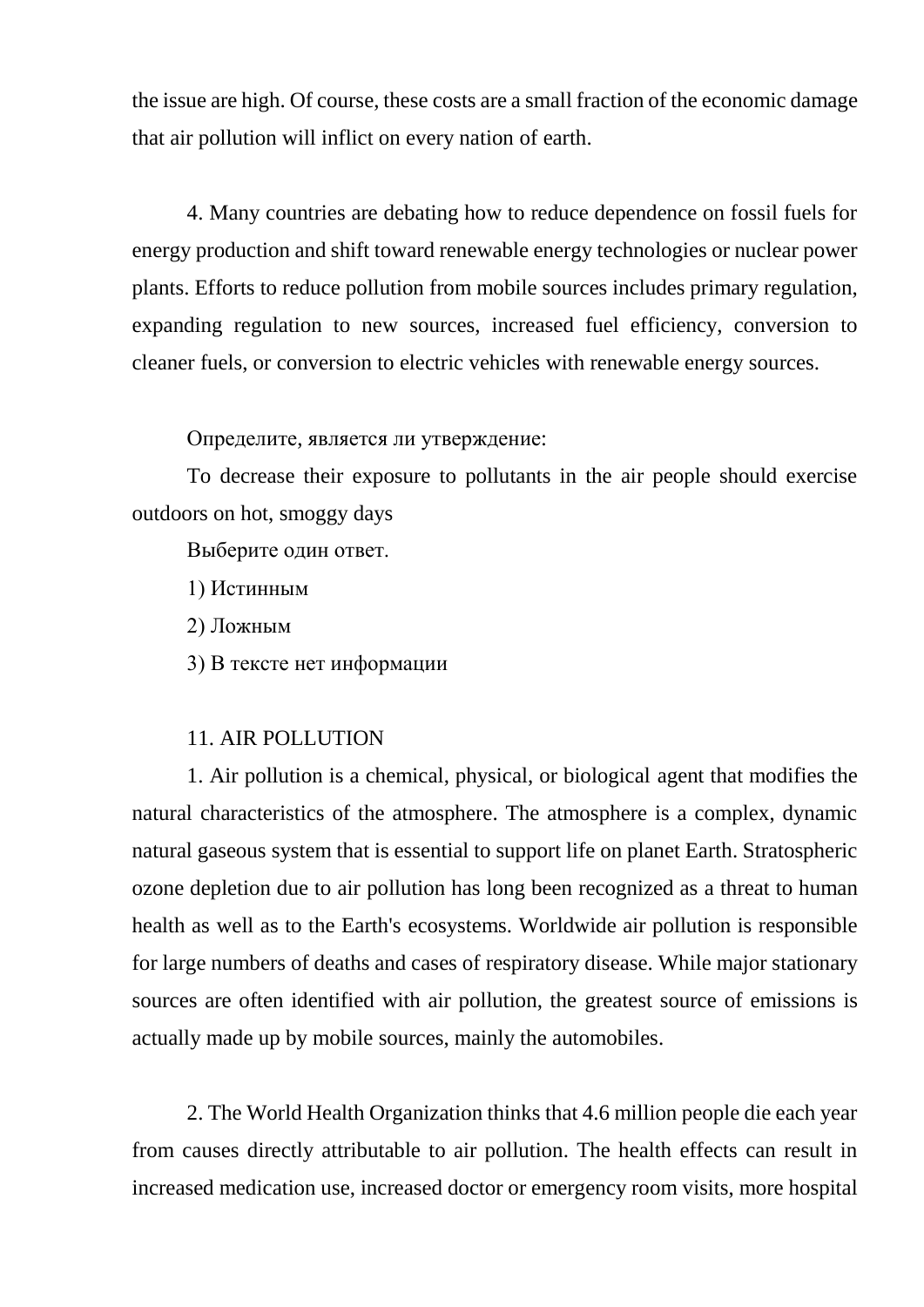admissions and premature death. The human health effects of poor air quality are far reaching, but principally affect the body's respiratory system and the cardiovascular system. Individual reactions to air pollutants depend on the type of pollutant a person is exposed to, the degree of exposure, the individual's health status and genetics. People who exercise outdoors, for example, on hot, smoggy days increase their exposure to pollutants in the air.

3. There are many air pollution control technologies and urban planning strategies available to reduce air pollution; however, worldwide costs of addressing the issue are high. Of course, these costs are a small fraction of the economic damage that air pollution will inflict on every nation of earth.

4. Many countries are debating how to reduce dependence on fossil fuels for energy production and shift toward renewable energy technologies or nuclear power plants. Efforts to reduce pollution from mobile sources includes primary regulation, expanding regulation to new sources, increased fuel efficiency, conversion to cleaner fuels, or conversion to electric vehicles with renewable energy sources.

Определите, является ли утверждение:

Industrial development could impact certain species by air pollution.

Выберите один ответ.

1) Истинным

2) Ложным

3) В тексте нет информации

### 12. AIR POLLUTION

1. Air pollution is a chemical, physical, or biological agent that modifies the natural characteristics of the atmosphere. The atmosphere is a complex, dynamic natural gaseous system that is essential to support life on planet Earth. Stratospheric ozone depletion due to air pollution has long been recognized as a threat to human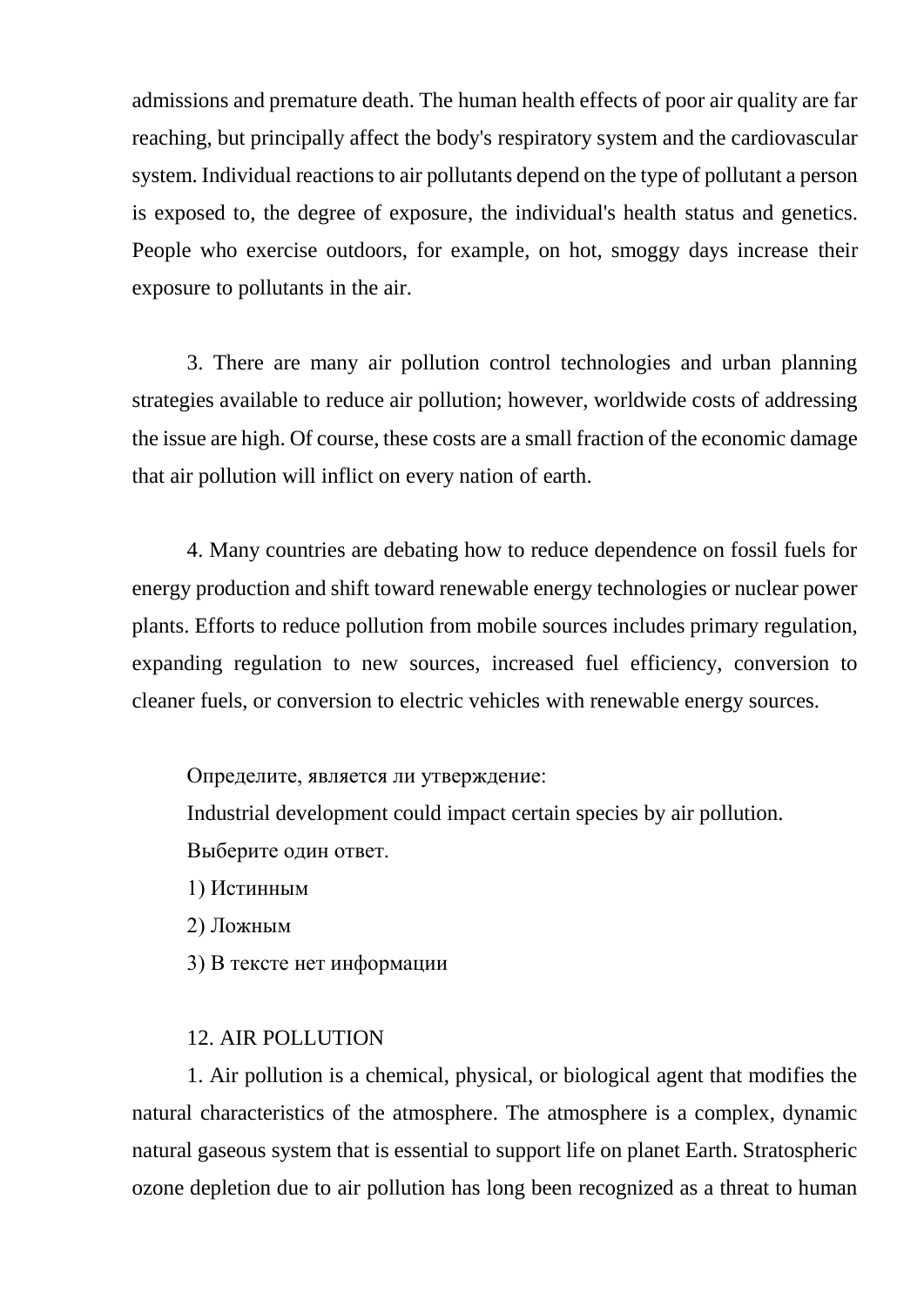health as well as to the Earth's ecosystems. Worldwide air pollution is responsible for large numbers of deaths and cases of respiratory disease. While major stationary sources are often identified with air pollution, the greatest source of emissions is actually made up by mobile sources, mainly the automobiles.

2. The World Health Organization thinks that 4.6 million people die each year from causes directly attributable to air pollution. The health effects can result in increased medication use, increased doctor or emergency room visits, more hospital admissions and premature death. The human health effects of poor air quality are far reaching, but principally affect the body's respiratory system and the cardiovascular system. Individual reactions to air pollutants depend on the type of pollutant a person is exposed to, the degree of exposure, the individual's health status and genetics. People who exercise outdoors, for example, on hot, smoggy days increase their exposure to pollutants in the air.

3. There are many air pollution control technologies and urban planning strategies available to reduce air pollution; however, worldwide costs of addressing the issue are high. Of course, these costs are a small fraction of the economic damage that air pollution will inflict on every nation of earth.

4. Many countries are debating how to reduce dependence on fossil fuels for energy production and shift toward renewable energy technologies or nuclear power plants. Efforts to reduce pollution from mobile sources includes primary regulation, expanding regulation to new sources, increased fuel efficiency, conversion to cleaner fuels, or conversion to electric vehicles with renewable energy sources.

Укажите, какой части текста (1, 2, 3, 4) соответствует следующая информация:

Air pollution causes different health problems and early deaths.

1) 1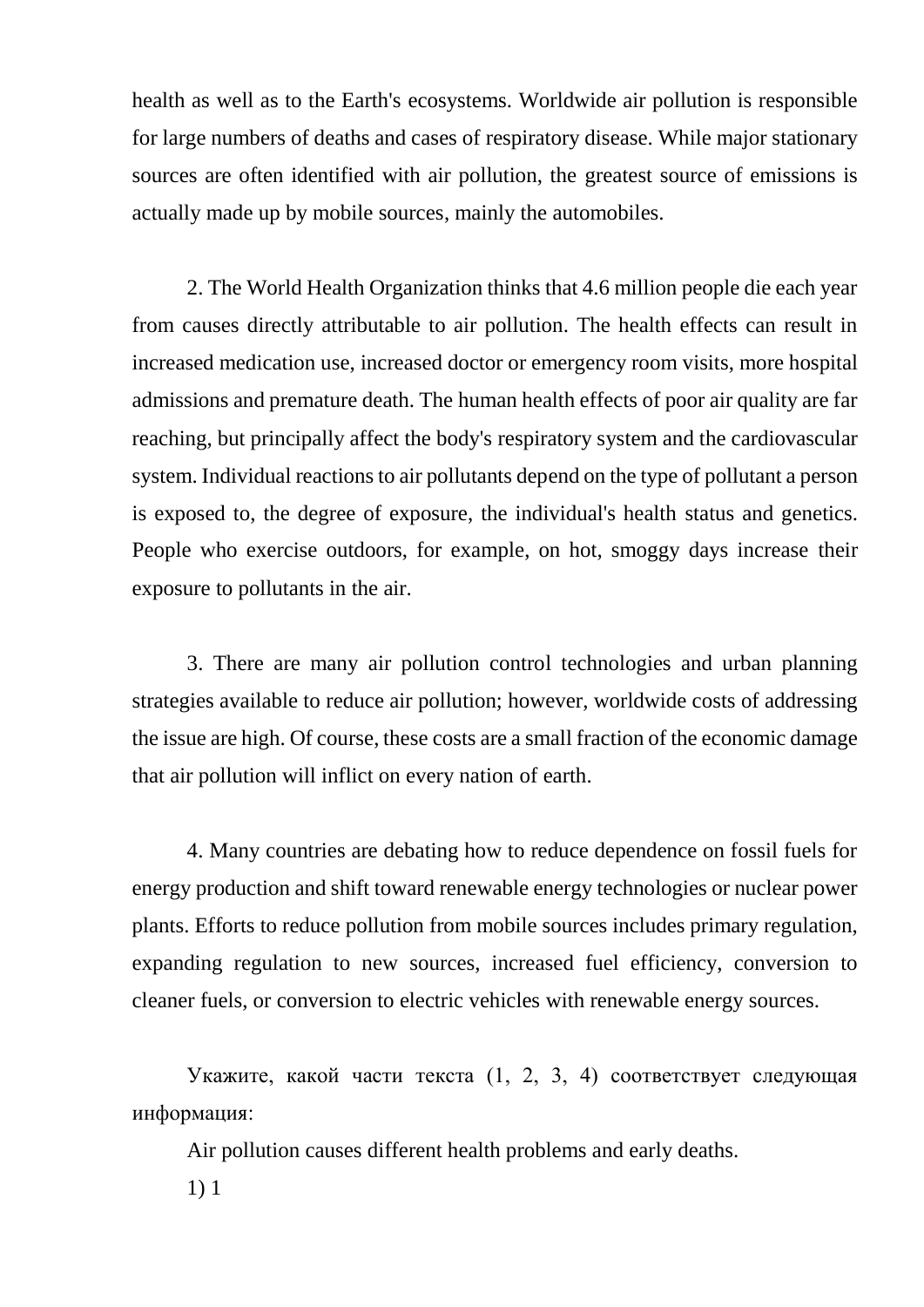2) 2 3) 3 4) 4

### Немецкий язык

13. Заполните пропуск

Wenn sich ein Leiter zwischen den Polen eines Magneten bewegt, \_\_\_\_\_\_ in ihm Strom induziert

1) hat

2) wird

3) soll

4) kann

14. Заполните пропуск

Vom Generator fließt der Strom durch die Leitungen über den \_\_\_\_\_\_\_ zum Verbraucher, wo er die gewünschten Wirkungen ausübt

1) Schalter

2) Leiter

3) Läufer

4) Reaktor

15. Заполните пропуск

Die klassische Theorie der elektrischen Leitung besagt, dass sich der

Widerstand \_\_\_\_\_\_\_ mit fallender Temperatur verringer.

1) dem Leiter

2) ein Leiter

3) eines Leiters

4) dem Leiter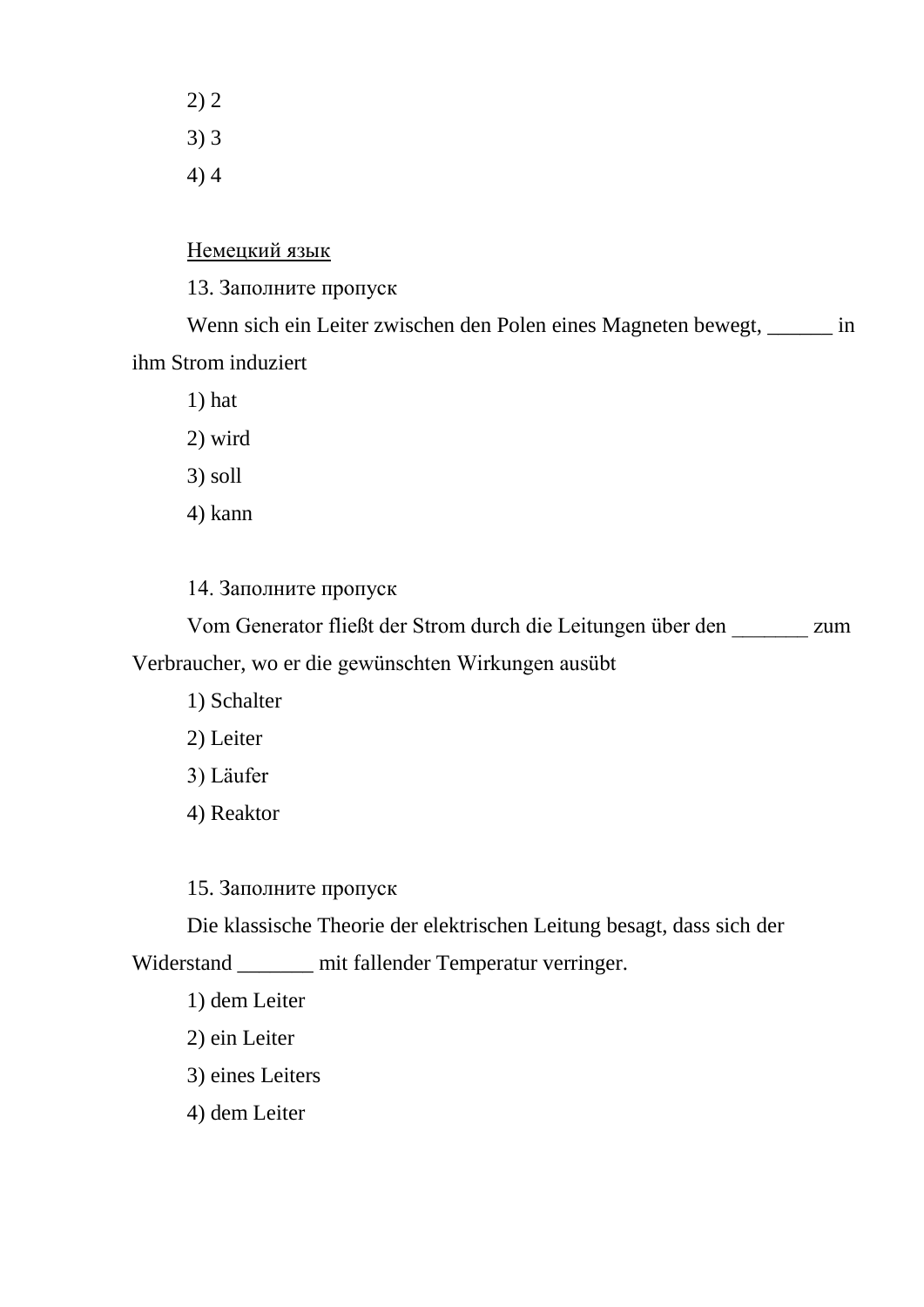16. Заполните пропуск

Versuchsweise \_\_\_\_\_\_ Generatoren kleiner Leistung entstanden, die direkt eine Frequenz 100 kHz im Generator erzeugen.

- 1) haben
- 2) hat
- 3) sind
- 4) wird

17. Заполните пропуск

Dresden steht am Fluß

- 1) Spree
- 2) Rhein
- 3) Donau
- 4) Elbe

18. Заполните пропуск

Bayern befindet sich im \_\_\_\_\_\_\_\_\_\_ der BRD

- 1) Süden
- 2) Osten
- 3) Westen
- 4) Norden

19. Прочитайте текст

# **Grundbegriffe der Elektrotechnik**

1. Die Elektrizität ist durch ihre Anwendung in Haushalt und Industrie wohlbekannt. Glühlampen, Fernsehgeräte und Staubsauger werden durch elektrischen Strom betrieben und über elektrische Schalter eingeschaltet. Die Begriffe elektrische Spannung, Sicherung, Zähler, Batterie, Kurzschluß u.a. sind allgemein geläufig. Trotzdem bleibt es eine Tatsache, daß dem Lernenden das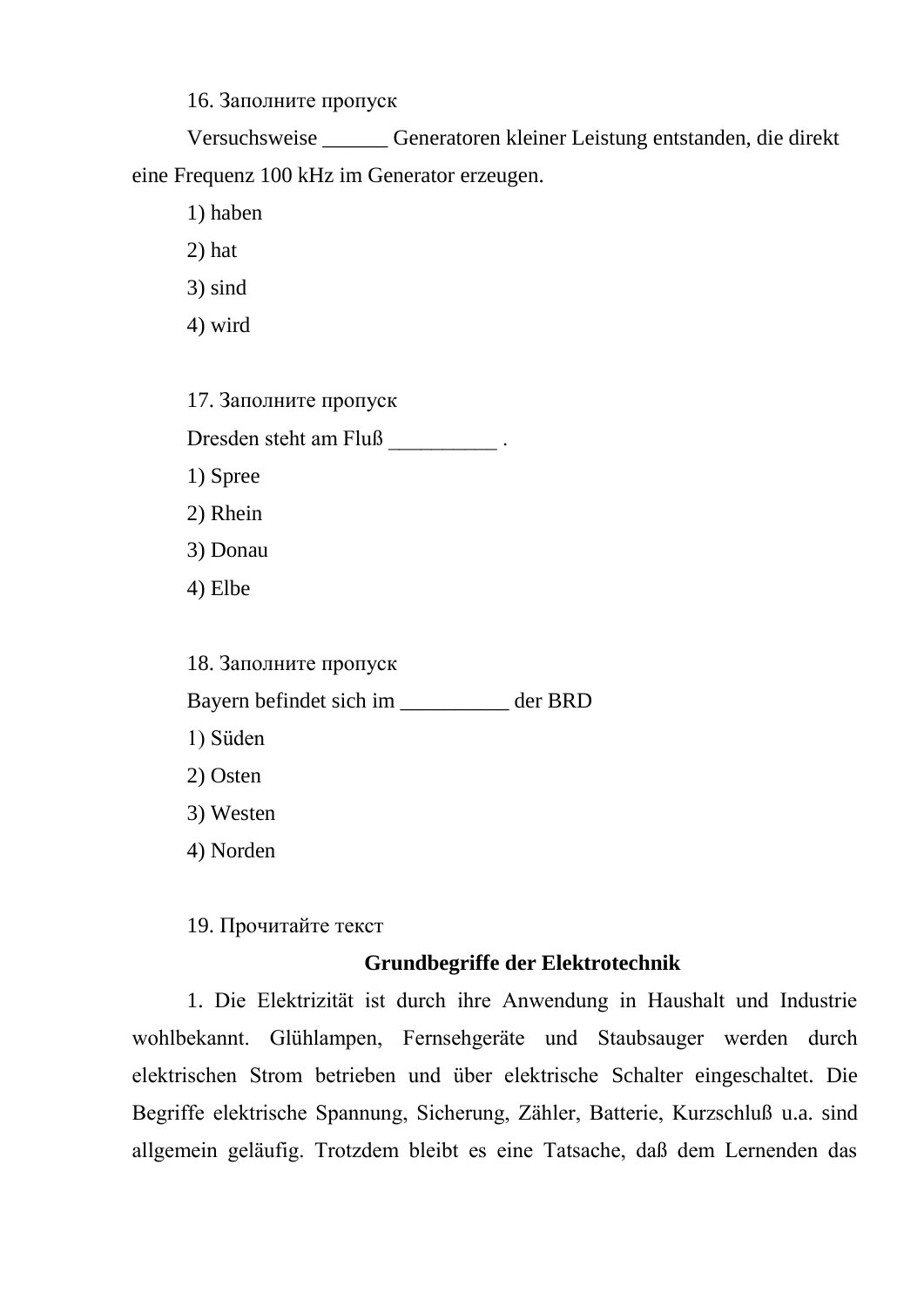Verstehen elektrotechnischer Gesetzmäßigkeiten größere Schwierigkeiten bereitet als z. B. das der Gesetzmäßigkeiten der Mechanik.

2. Das Erlernen der elektrotechnischen Grundbegriffe und Grundgesetze ist deshalb besonders wichtig. Eine Untersuchung des elektrischen Stromkreises führt zunächst zu der Feststellung, daß der elektrische Strom oder die elektrische Strömung als Bewegung an irgendeiner Stelle im Kreis einen Antrieb erfährt, d.h. hervorgerufen oder erzeugt werden muß. Ein solcher Stromerzeuger oder eine Stromquelle ist ein Teil des Stromkreises. Dabei werden die verschiedenen Möglichkeiten der Stromerzeugung erläutert. Hier sei bereits vorweggenommen, daß ohne eine elektrische Spannung kein Strom fließt.

3. Der elektrische Strom kann sehr unterschiedliche Wirkungen hervorrufen, so z.B. Glühlampen aufleuchten lassen, Heizgeräte erwärmen oder Motoren antreiben. Diese Einrichrungen und Geräte werden als Verbraucher bezeichnet. Sie sind, da sie vom Strom durchflossen werden, in den Stromkreis eingeschaltet, sind also ebenfalls ein Teil des Stromkreises. Die wegen des Stromflusses notwendigen Verbindungen zwischen Spannungsquelle und Verbraucher werden durch elektrische Leitungen hergestellt.

4. Im Stromkreis vollzieht der elektrische Strom einen Kreislauf. Von der Spannungsquelle oder dem Generator ausgehend, fließt er durch die Leitungen über den Schalter zum Verbraucher, wo er die gewünschten Wirkungen ausübt. Über eine zweite Leitung fließt er zurück zur Spannungsquelle, fließt durch diese hindurch und beginnt seinen Weg von neuem. Auf ihrem Weg erhält diese Strömung in der Spannungsquelle den Antrieb und damit die Bewegungsenergie, gibt sie dem Verbraucher durch Energieumformung (in Licht, Wärme, mechanische Energie usw.) zum überwiegenden Teil ab und erhält nach diesem Kreislauf in der Spannungsquelle wieder neue Energie. Viele ähnliche Kreisläufe gibt es in Natur und Technik. Die Wasserströmung im Kühlwasserkreislauf eines Kraftfahrzeuges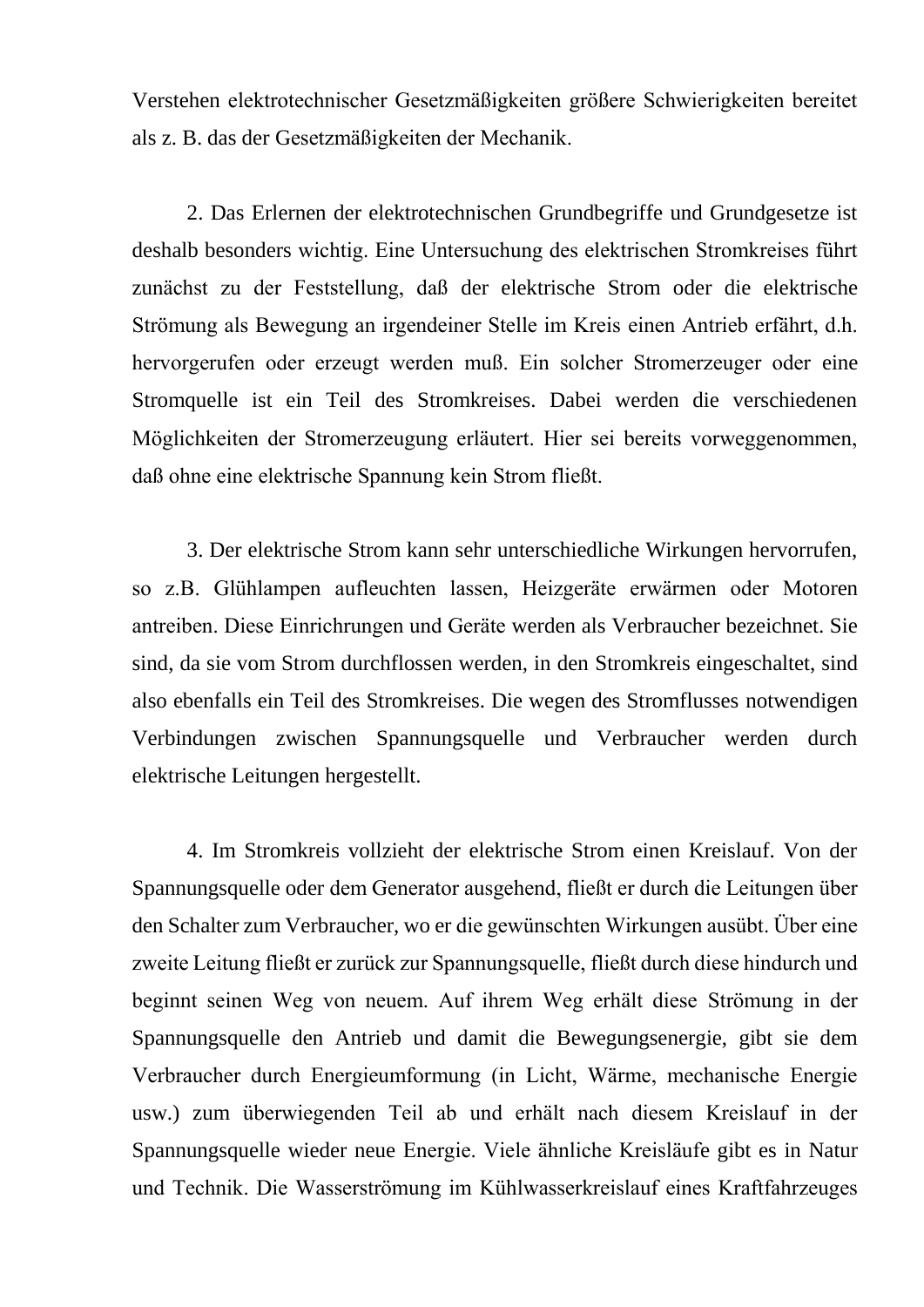verläuft z. B. sehr ähnlich. An den Zylinderwänden des Verbrennungsmotors wird dem Wasser Wärmeenergie zugeführt.

Определите, является ли утверждение:

Das Verstehen der elektrotechnischen Gesetzmäßigkeiten bereitet keine Schwierigkeiten.

1) ложным

2) истинным

3) в тексте нет информации

20. Прочитайте текст

## **Grundbegriffe der Elektrotechnik**

1. Die Elektrizität ist durch ihre Anwendung in Haushalt und Industrie wohlbekannt. Glühlampen, Fernsehgeräte und Staubsauger werden durch elektrischen Strom betrieben und über elektrische Schalter eingeschaltet. Die Begriffe elektrische Spannung, Sicherung, Zähler, Batterie, Kurzschluß u.a. sind allgemein geläufig. Trotzdem bleibt es eine Tatsache, daß dem Lernenden das Verstehen elektrotechnischer Gesetzmäßigkeiten größere Schwierigkeiten bereitet als z. B. das der Gesetzmäßigkeiten der Mechanik.

2. Das Erlernen der elektrotechnischen Grundbegriffe und Grundgesetze ist deshalb besonders wichtig. Eine Untersuchung des elektrischen Stromkreises führt zunächst zu der Feststellung, daß der elektrische Strom oder die elektrische Strömung als Bewegung an irgendeiner Stelle im Kreis einen Antrieb erfährt, d.h. hervorgerufen oder erzeugt werden muß. Ein solcher Stromerzeuger oder eine Stromquelle ist ein Teil des Stromkreises. Dabei werden die verschiedenen Möglichkeiten der Stromerzeugung erläutert. Hier sei bereits vorweggenommen, daß ohne eine elektrische Spannung kein Strom fließt.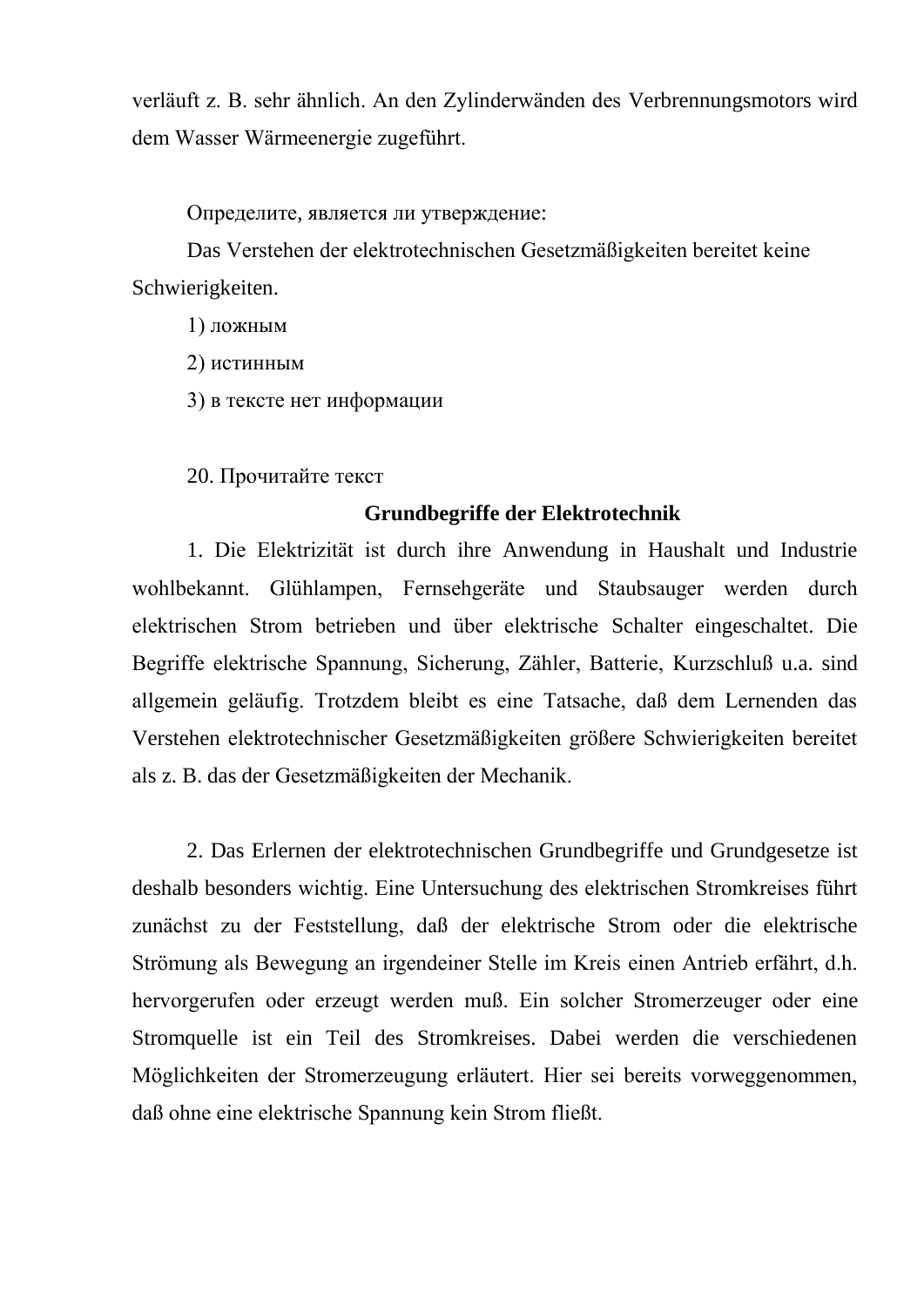3. Der elektrische Strom kann sehr unterschiedliche Wirkungen hervorrufen, so z.B. Glühlampen aufleuchten lassen, Heizgeräte erwärmen oder Motoren antreiben. Diese Einrichrungen und Geräte werden als Verbraucher bezeichnet. Sie sind, da sie vom Strom durchflossen werden, in den Stromkreis eingeschaltet, sind also ebenfalls ein Teil des Stromkreises. Die wegen des Stromflusses notwendigen Verbindungen zwischen Spannungsquelle und Verbraucher werden durch elektrische Leitungen hergestellt.

4. Im Stromkreis vollzieht der elektrische Strom einen Kreislauf. Von der Spannungsquelle oder dem Generator ausgehend, fließt er durch die Leitungen über den Schalter zum Verbraucher, wo er die gewünschten Wirkungen ausübt. Über eine zweite Leitung fließt er zurück zur Spannungsquelle, fließt durch diese hindurch und beginnt seinen Weg von neuem. Auf ihrem Weg erhält diese Strömung in der Spannungsquelle den Antrieb und damit die Bewegungsenergie, gibt sie dem Verbraucher durch Energieumformung (in Licht, Wärme, mechanische Energie usw.) zum überwiegenden Teil ab und erhält nach diesem Kreislauf in der Spannungsquelle wieder neue Energie. Viele ähnliche Kreisläufe gibt es in Natur und Technik. Die Wasserströmung im Kühlwasserkreislauf eines Kraftfahrzeuges verläuft z. B. sehr ähnlich. An den Zylinderwänden des Verbrennungsmotors wird dem Wasser Wärmeenergie zugeführt.

Укажите, какой из абзацев текста (1,2,3,4) содержит следующую информацию:

Der elektrische Strom vollzieht im Stromkreis einen Kreislauf.

- 1) 1
- 2) 2
- 3) 3
- 4) 4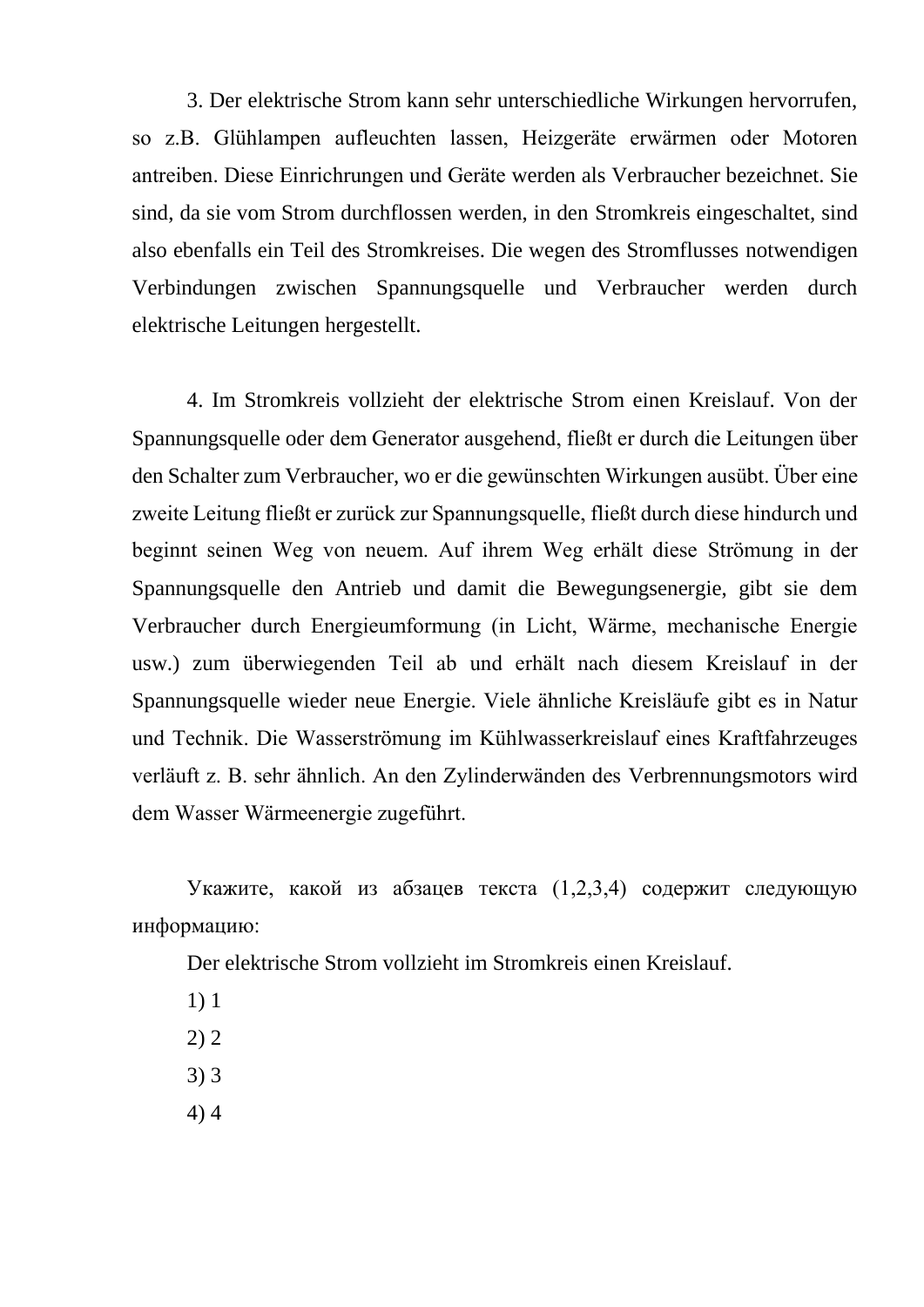## 21. Прочитайте текст

## **Grundbegriffe der Elektrotechnik**

1.Die Elektrizität ist durch ihre Anwendung in Haushalt und Industrie wohlbekannt. Glühlampen, Fernsehgeräte und Staubsauger werden durch elektrischen Strom betrieben und über elektrische Schalter eingeschaltet. Die Begriffe elektrische Spannung, Sicherung, Zähler, Batterie, Kurzschluß u.a. sind allgemein geläufig. Trotzdem bleibt es eine Tatsache, daß dem Lernenden das Verstehen elektrotechnischer Gesetzmäßigkeiten größere Schwierigkeiten bereitet als z. B. das der Gesetzmäßigkeiten der Mechanik.

2. Das Erlernen der elektrotechnischen Grundbegriffe und Grundgesetze ist deshalb besonders wichtig. Eine Untersuchung des elektrischen Stromkreises führt zunächst zu der Feststellung, daß der elektrische Strom oder die elektrische Strömung als Bewegung an irgendeiner Stelle im Kreis einen Antrieb erfährt, d.h. hervorgerufen oder erzeugt werden muß. Ein solcher Stromerzeuger oder eine Stromquelle ist ein Teil des Stromkreises. Dabei werden die verschiedenen Möglichkeiten der Stromerzeugung erläutert. Hier sei bereits vorweggenommen, daß ohne eine elektrische Spannung kein Strom fließt.

3. Der elektrische Strom kann sehr unterschiedliche Wirkungen hervorrufen, so z.B. Glühlampen aufleuchten lassen, Heizgeräte erwärmen oder Motoren antreiben. Diese Einrichrungen und Geräte werden als Verbraucher bezeichnet. Sie sind, da sie vom Strom durchflossen werden, in den Stromkreis eingeschaltet, sind also ebenfalls ein Teil des Stromkreises. Die wegen des Stromflusses notwendigen Verbindungen zwischen Spannungsquelle und Verbraucher werden durch elektrische Leitungen hergestellt.

4. Im Stromkreis vollzieht der elektrische Strom einen Kreislauf. Von der Spannungsquelle oder dem Generator ausgehend, fließt er durch die Leitungen über den Schalter zum Verbraucher, wo er die gewünschten Wirkungen ausübt. Über eine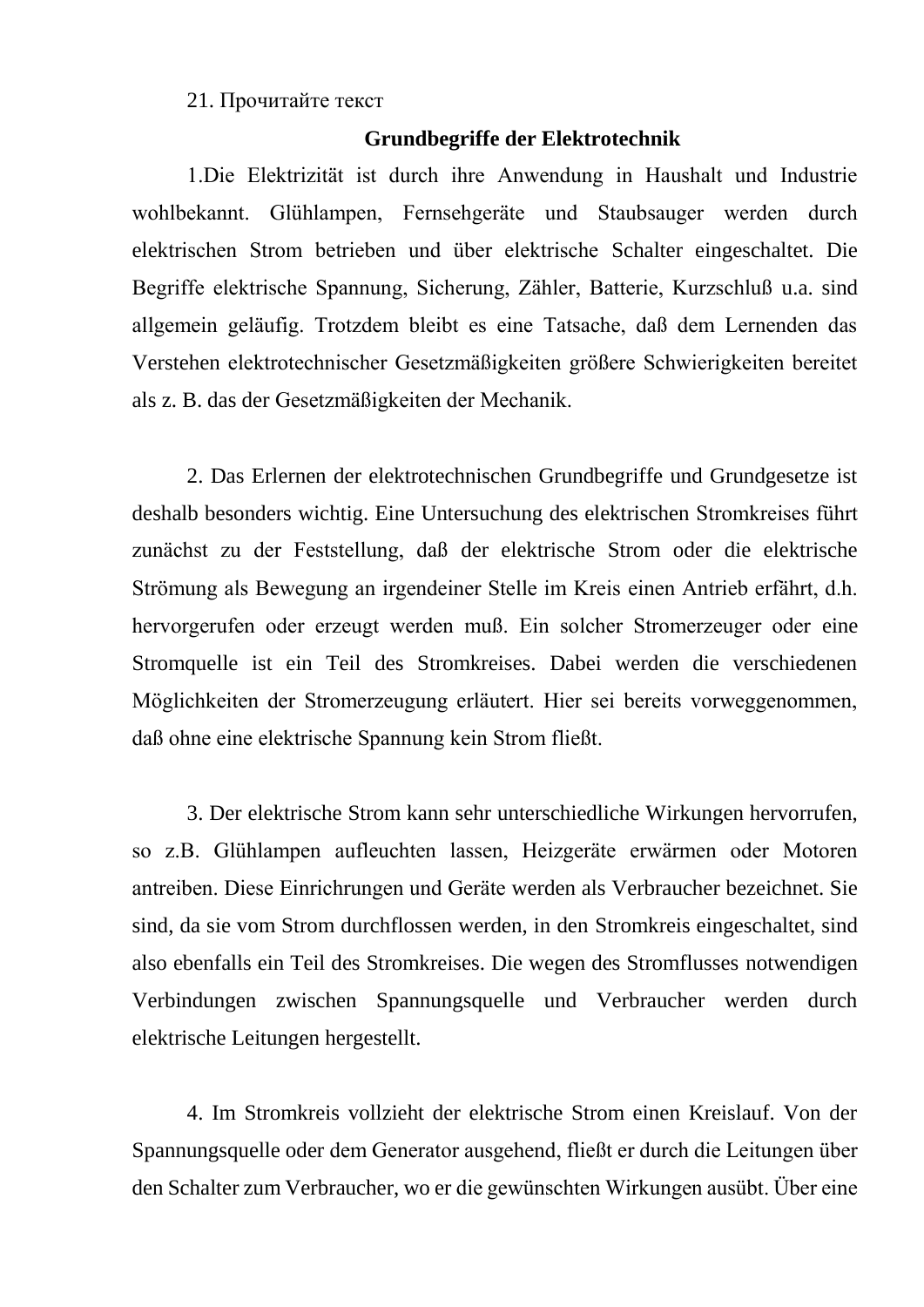zweite Leitung fließt er zurück zur Spannungsquelle, fließt durch diese hindurch und beginnt seinen Weg von neuem. Auf ihrem Weg erhält diese Strömung in der Spannungsquelle den Antrieb und damit die Bewegungsenergie, gibt sie dem Verbraucher durch Energieumformung (in Licht, Wärme, mechanische Energie usw.) zum überwiegenden Teil ab und erhält nach diesem Kreislauf in der Spannungsquelle wieder neue Energie. Viele ähnliche Kreisläufe gibt es in Natur und Technik. Die Wasserströmung im Kühlwasserkreislauf eines Kraftfahrzeuges verläuft z. B. sehr ähnlich. An den Zylinderwänden des Verbrennungsmotors wird dem Wasser Wärmeenergie zugeführt.

Ответьте на вопрос:

Wodurch werden die Verbindungen zwischen Spannungsquelle und Verbraucher hergestellt ?

1) Diese Verbindungen sind leicht herzustellen

2) Spannungsquelle und Verbraucher brauchen keine Verbindung

3) Diese Verbindungen werden durch elektrische Leitungen hergestellt

4) Die Verbindungen zwischen Spannungsquelle und Verbraucher brauchen die zweite Leitung

22. Расположите части делового письма в правильном порядке

1) Mit freundlichen Grüßen

 Dr. Birgit Rabow Anlagen

2) Dr. Birgit Rabow Hannoversche Straße 102 31061 Alfeld Telefon 003314628865 E-Mail [xbouvier@aol.com](mailto:xbouvier@aol.com)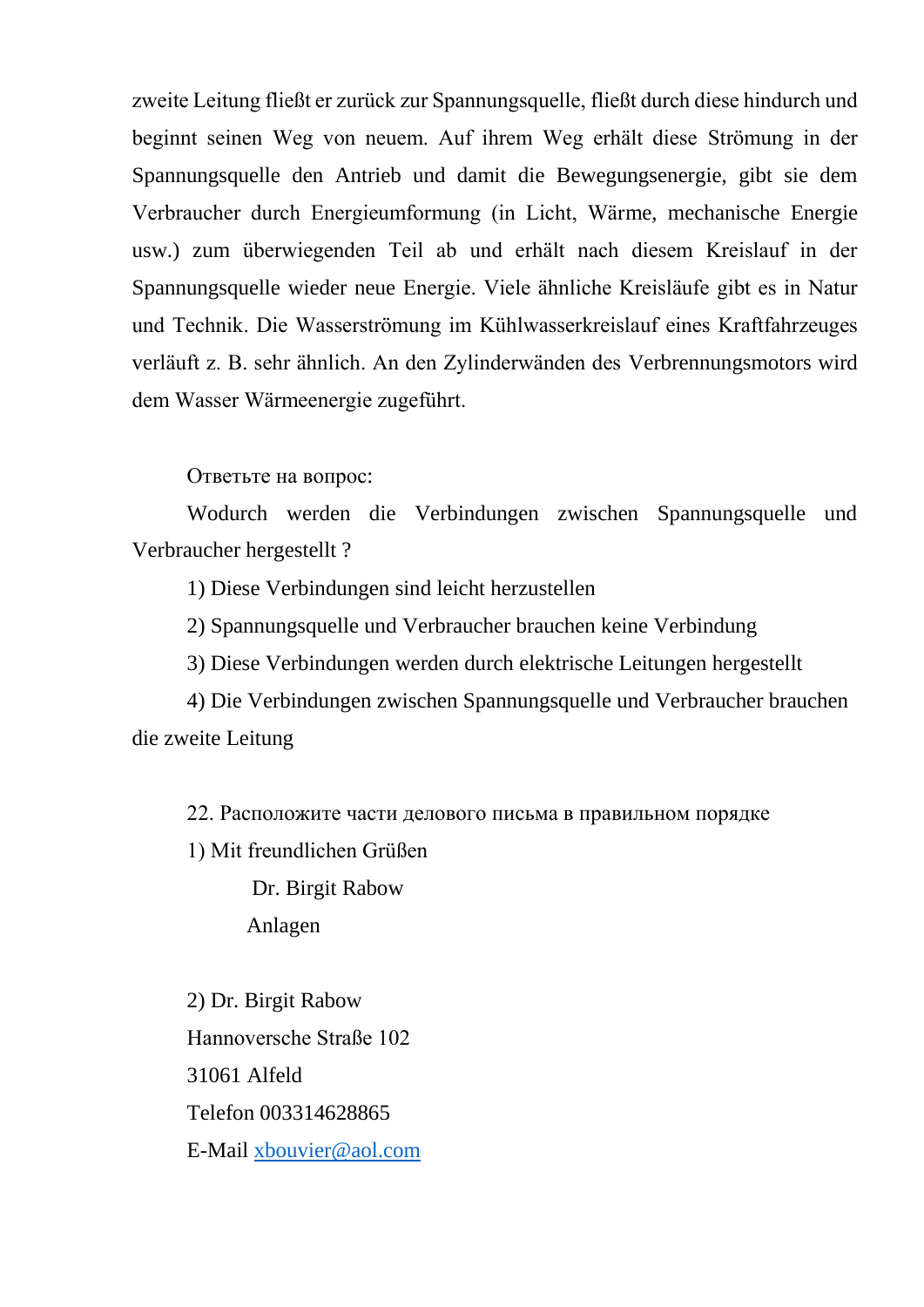3) mit diesem Schreiben erhalten Sie meine Bewerbung um die in der ZEIT vom 10.03.200...ausgeschriebene Stelle mit allen erforderlichen Unterlagen (Lebenslauf, Foto, Zeugnisse). Über eine positive Nachricht Ihrerseits würde ich mich freuen.

4) Fa. Data-Claus Schmalkaldener Straße 7 90491 Nürnberg

5) 12.März 200…

6) Sehr geehrte Damen und Herren,

23. Ответьте на вопросы, пользуясь информацией на конверте: Laubach GmbH (1)Frau Berta Weiss (2)Kreittmaystraße 39 80335 München

(3)Mystikum GmBH Parfüm&Feinseifen (4)Frau Katrin Busch (5)Kaiserstraße 35 (6)D-60329 Frankfurt

1) Von wem ist der Brief ?

2) Wie ist die Postleitzahl des Empfängers?

3) Wie heißt die Empfänger-Firma?

4) Wie ist die Anschrift des Absenders ?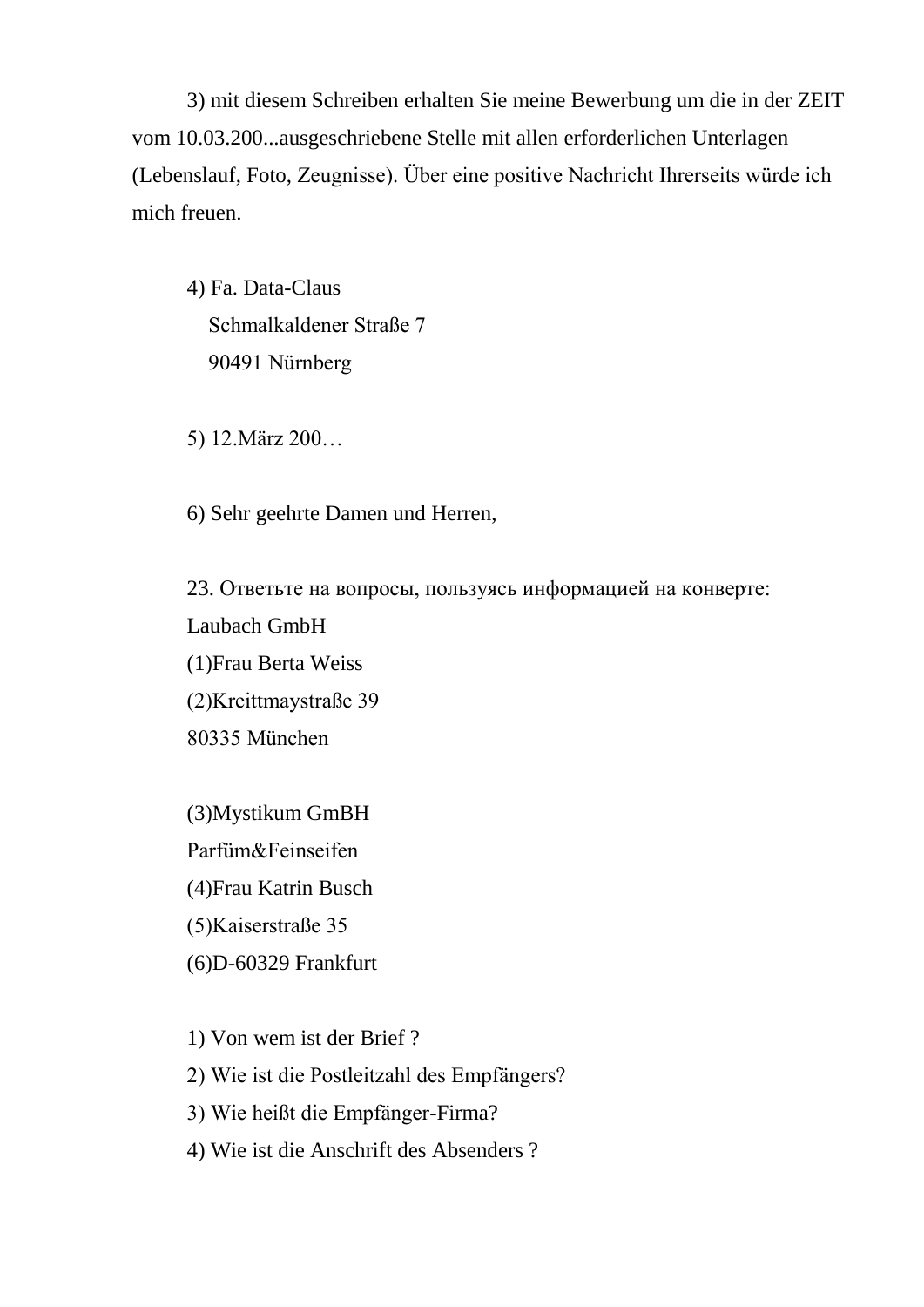24. Выберите слова или сочетания слов для заполнения пропусков так, чтобы отражали особенности оформления служебной записки:

(1)\_\_\_\_\_: "Holger Hoesel" <hoesel@ifn.et.tu-dresden.de>

(2)\_\_\_\_\_: matnt@ifn.et.tu-dresden.de

(3)  $\qquad$  : Do, 07 Jun 2007 09:20:58 +0200

(4)\_\_\_\_\_: Stromabschaltung: 22.06 / 05.00-08.00 Uhr

(5)\_\_\_\_\_\_\_\_,

für den oben genannten Zeitraum ist zur Überprüfung der Elektroanlage des Barkhausenbaues eine Stromabschaltung für den Bereich des IFNs im Gebäudeteil C-Flügel geplant.

Mit freundlichen Grüßen

 $(6)$ 

1. Von

2. Holger Hösel

3. Datum

4. Liebe Kolleginnen, liebe Kollegen

5. An

6. Betreff

Французский язык

25. Passez-vous bien les examens?

1) Je la passe bien.

2) Je les passe bien.

3) Je le passe bien.

4) Je lui passe bien.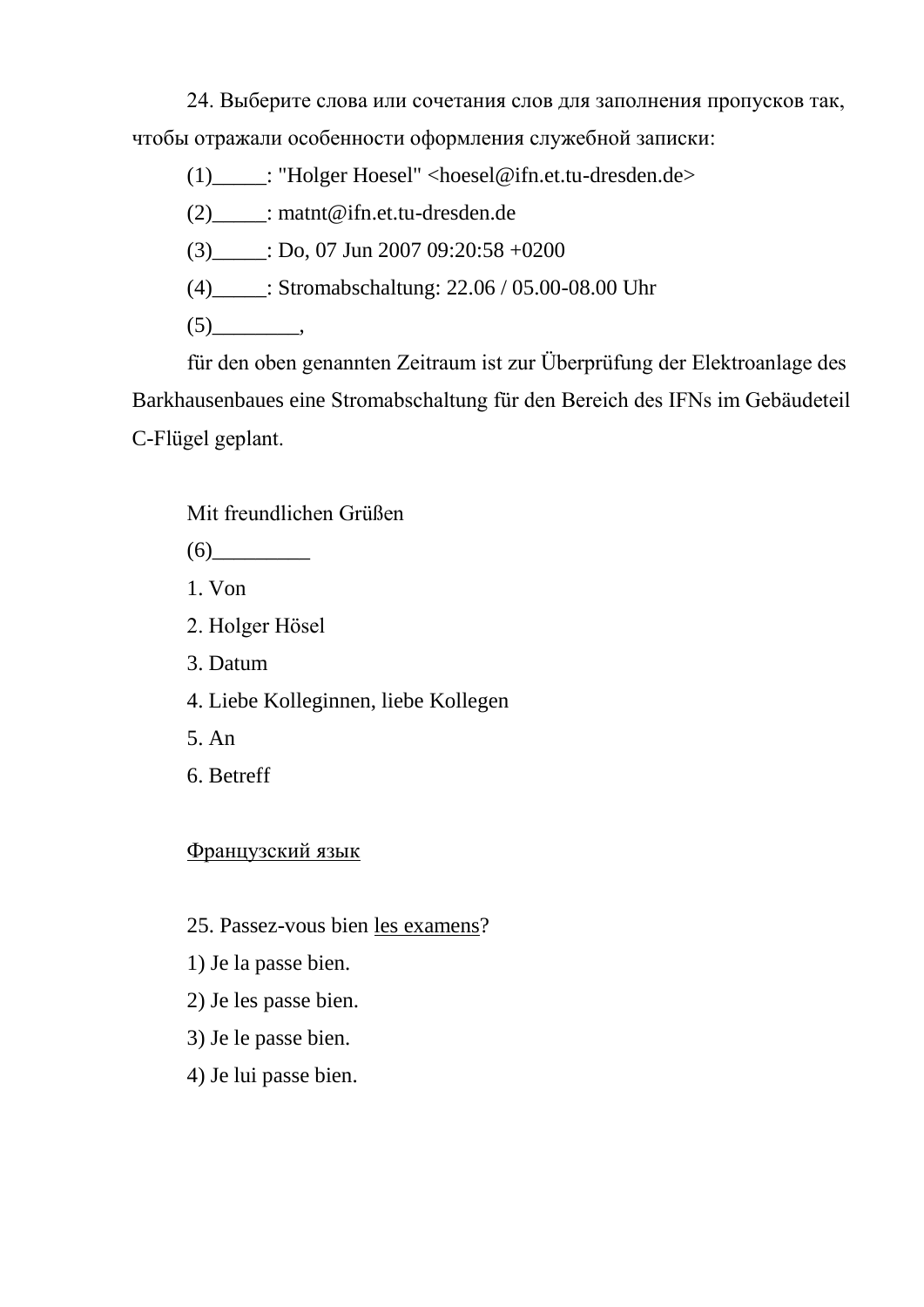26. C'est une longue histoire … j'ai oublié les détails.

1) dont

- 2) laquelle
- 3) qui

27. Je te parle de mon voyage et toi, tu me parleras du … .

- 1) tienne
- 2) tiens
- 3) tien
- 4) tiennes

28. C'est Pierre ... a fait ces calculs.

- 1) qui
- 2) que
- 29. C'est à cette exposition ... nous irons.
- 1) qui
- 2) que
- 30. Avez-vous de l'argent ?
- Nous ... avons assez.
- 1) le
- 2) y
- 3) en
- 4) les
- 31. Pensez-vous à votre ami ?
- 1) Oui, je pense à lui.
- 2) Oui, j'y pense.
- 3) Oui, je le pense.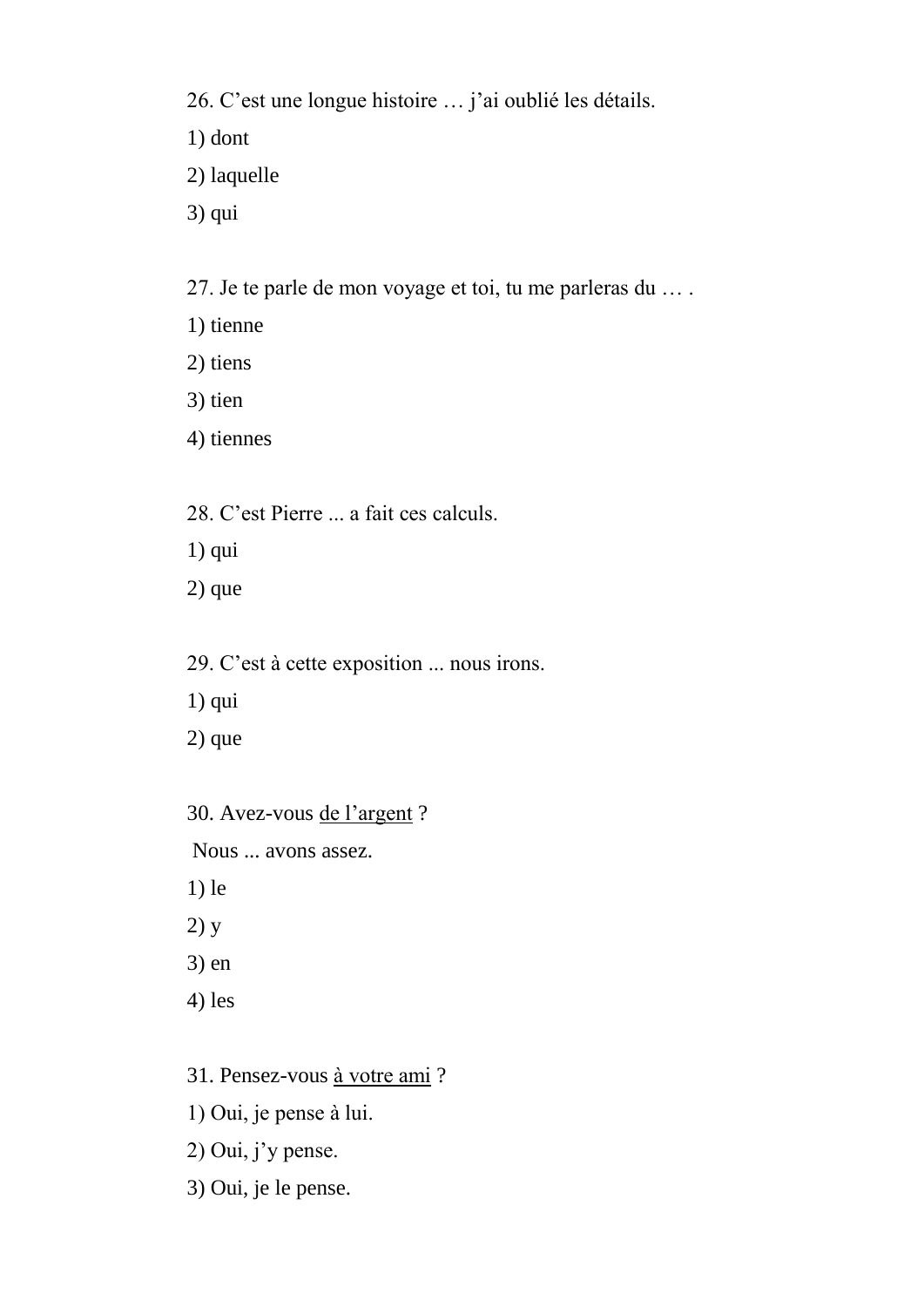32. Il s'est mis au travail sans avoir lu les instructions.

- 1) после чтения
- 2) прочитав
- 3) не читая
- 4) не прочитав
- 33. Il ... faire ses études à l'Université aéronautique d'Oufa.
- 1) vient
- 2) a
- 3) est
- 4) va
- 34. Je te rencontrai à condition ... .
- 1) que tu viendras à temps
- 2) que tu viennes à temps
- 3) que tu viendrais à temps
- 35. Il m'a dit au'il ( vouloir ) me présenter son frère.
- 1) veut
- 2) a voulu
- 3) voudra
- 4) voulait
- 36. Списывая этот текст, не делайте ошибок.
- 1) En copiant ce texte, ne faites pas de fautes.
- 2) Ayant copié ce texte, ne faites pas de fautes.
- 3) Après avois copié ce texte, ne faites pas de fautes.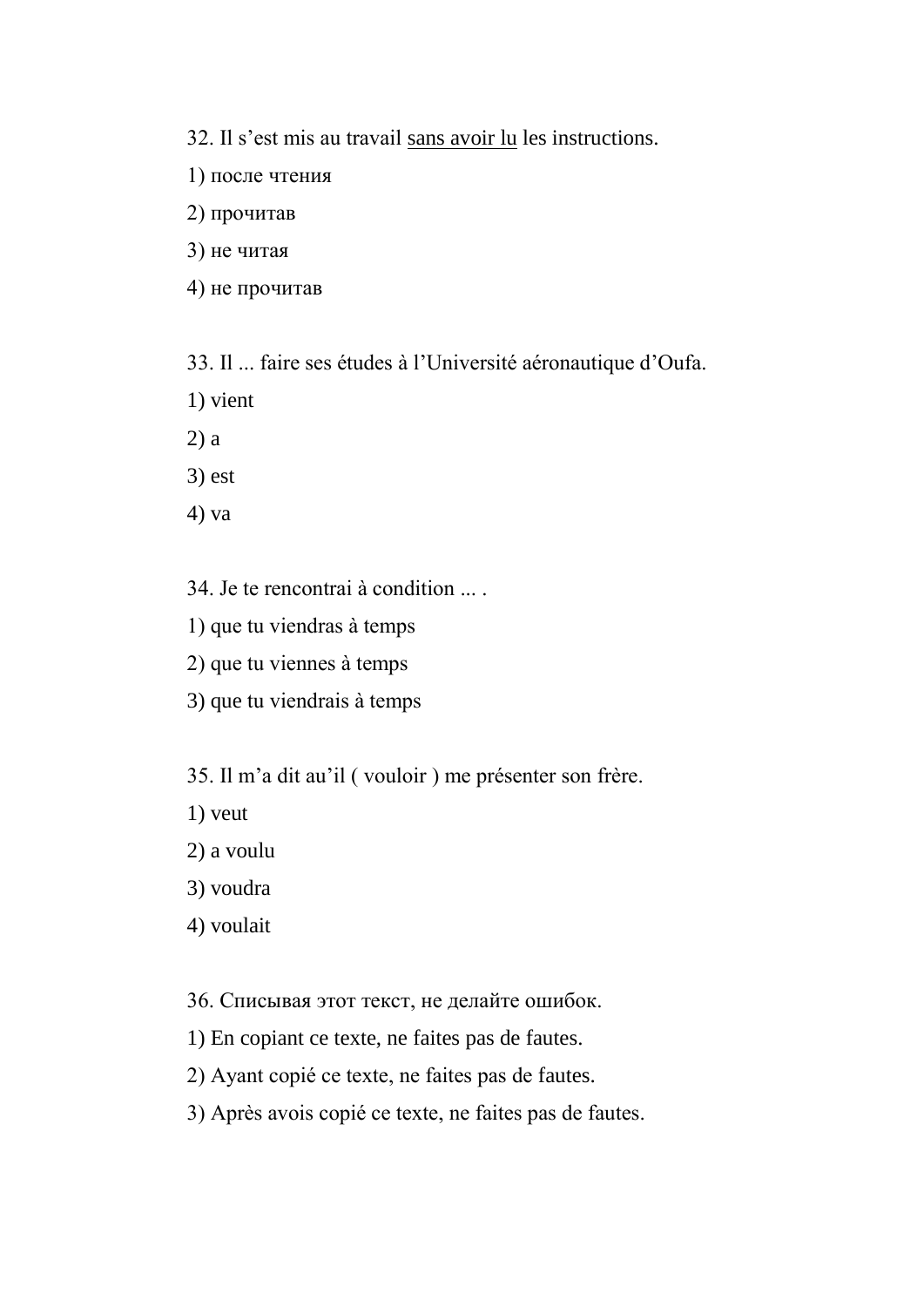# **II Безопасность жизнедеятельности**

37. Укажите наиболее правильное определение безопасности.

1) отсутствие опасности

2) отсутствие опасных и вредных факторов в среде обитания

3) невозможность реализации негативного воздействия в зоне пребывания человека

4) свойство элементов системы «Человек-Среда обитания» сохранять условия взаимодействия с минимальной возможностью причинения ущерба человеку и окружающей среде

38. Опасности, возникающие в результате деятельности человека, называются …

1) социальными

2) техногенными

3) антропогенными

4) экологическими

39. Фиброгенный эффект воздействия пыли – это …

1) раздражение слизистых оболочек

2) рубцевание легочной ткани

3) раздражение верхних дыхательных путей

4) развитие злокачественных опухолей

5) развитие аллергических заболеваний

40. Пожарная нагрузка – это…

1) количество видов горючих материалов в помещении

2) отношение количества тепла, которое может выделиться при пожаре

к площади нахождения всех сгораемых материалов

3) степень загромождения эвакуационных путей и лестничных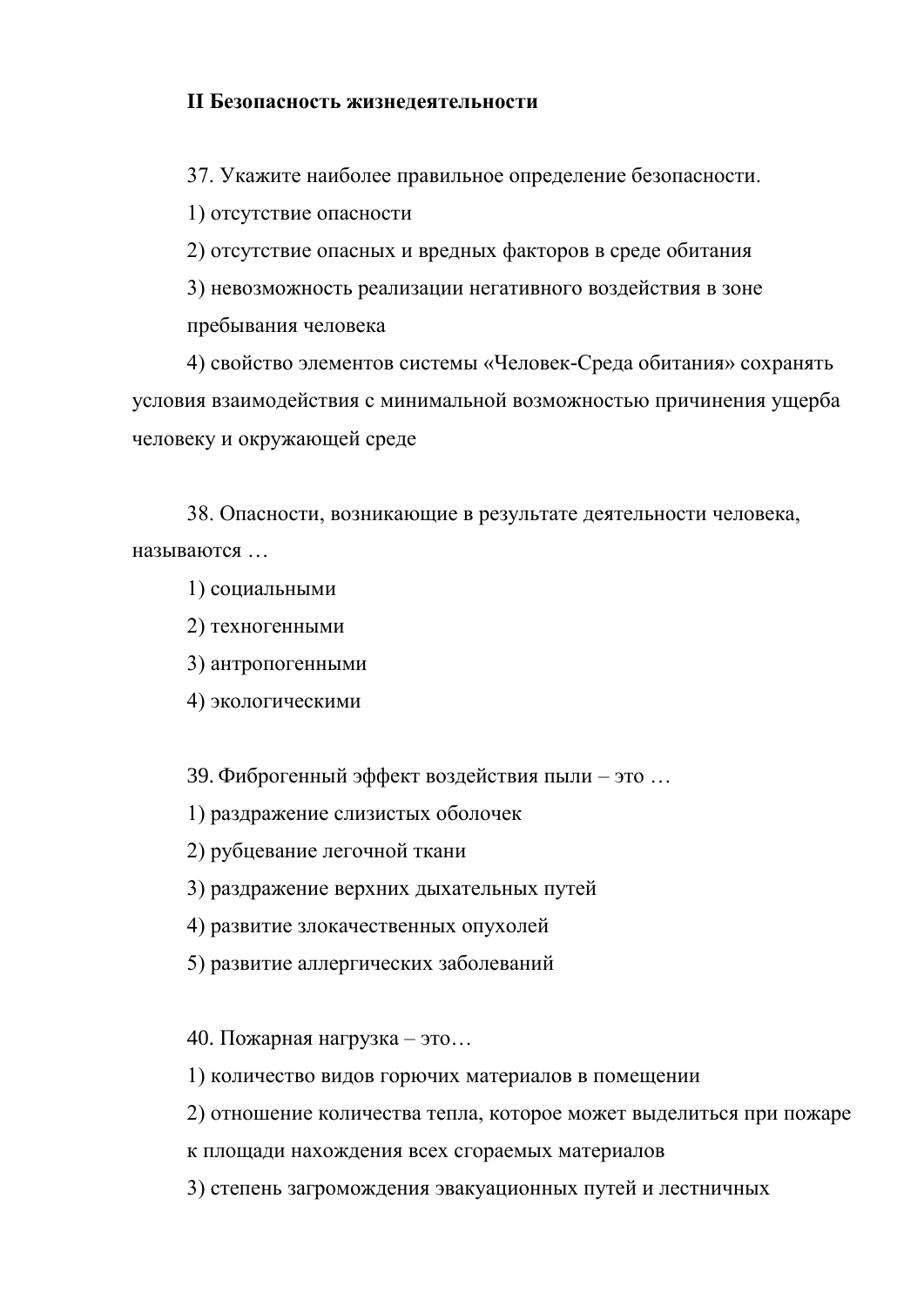площадок в производственных и общественных зданиях 4) общая масса горючих веществ в помещении

41. Нормируемыми параметрами микроклимата являются …

- 1) температура, давление, скорость движения воздуха
- 2) температура, давление, относительная влажность воздуха
- 3) температура, относительная влажность, скорость движения воздуха
- 4) давление, скорость движения воздуха, температура
- 5) давление, скорость движения воздуха, влажность, температура
- 42. С помощью люксметра измеряют …
- 1) силу света
- 2) световой поток
- 3) освещенность
- 4) контрастность

43. Знаки безопасности подразделяются на …

- 1) сигнальные, указательные, рекомендательные, запрещающие
- 2) запрещающие, предупреждающие, предписывающие, указательные
- 3) разрешительные, запрещающие, предписывающие
- 4) запрещающие, предупреждающие

44. Звукоизоляция основана на явлении …

- 1) поглощения звуковой энергии в пористых материалах
- 2) отражения звуковых волн
- 3) перехода звуковой энергии в тепловую
- 4) образования звуковой тени за ограждением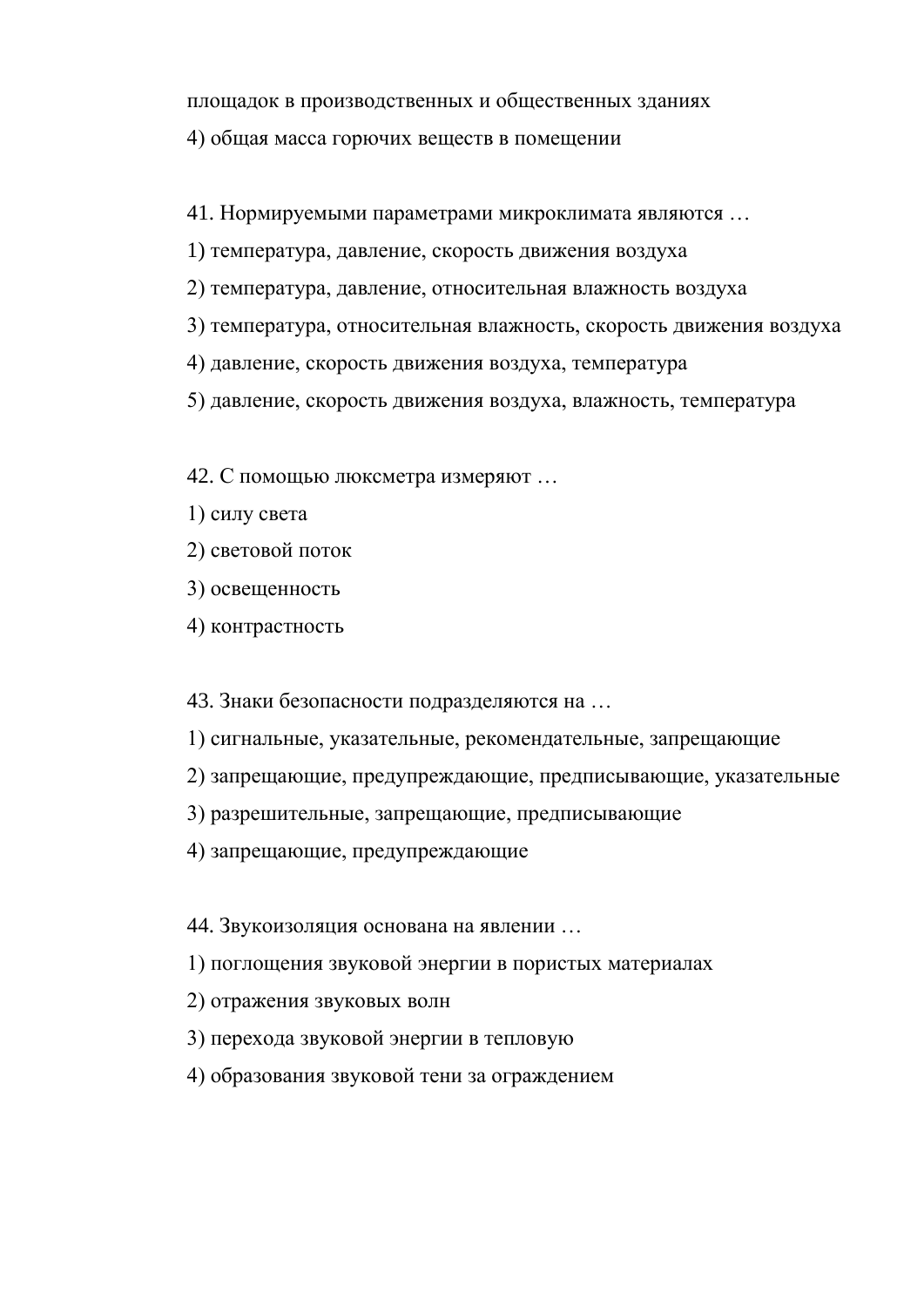45. Показателем надежности элементов техносферы является … риск.

- 1) остаточный
- 2) технический
- 3) промышленный
- 4) производственный

46. По принципу действия средства индивидуальной защиты органов дыхания подразделяются на …

- 1) изолирующие и фильтрующие
- 2) распределяющие и блокирующие
- 3) дезинфицирующие и дезактивирующие
- 4) общие и местные

47.Магнитуда землетрясения измеряется в …

- 1) Джоулях
- 2) баллах
- 3) Ваттах
- 4) это безразмерная величина

48. Законодательный акт по охране труда устанавливает …

1) ответственность работодателя за вред, причиненный работнику трудовым увечьем и размер компенсации

2) право работников на охрану труда в процессе трудовой деятельности

3) правила по охране труда, действующие на территории предприятия

4) комплекс правовых, организационно-технических, санитарно-

гигиенических и лечебно-профилактических требований,

направленных на обеспечение безопасности, сохранение здоровья и

работоспособности работников в процессе труда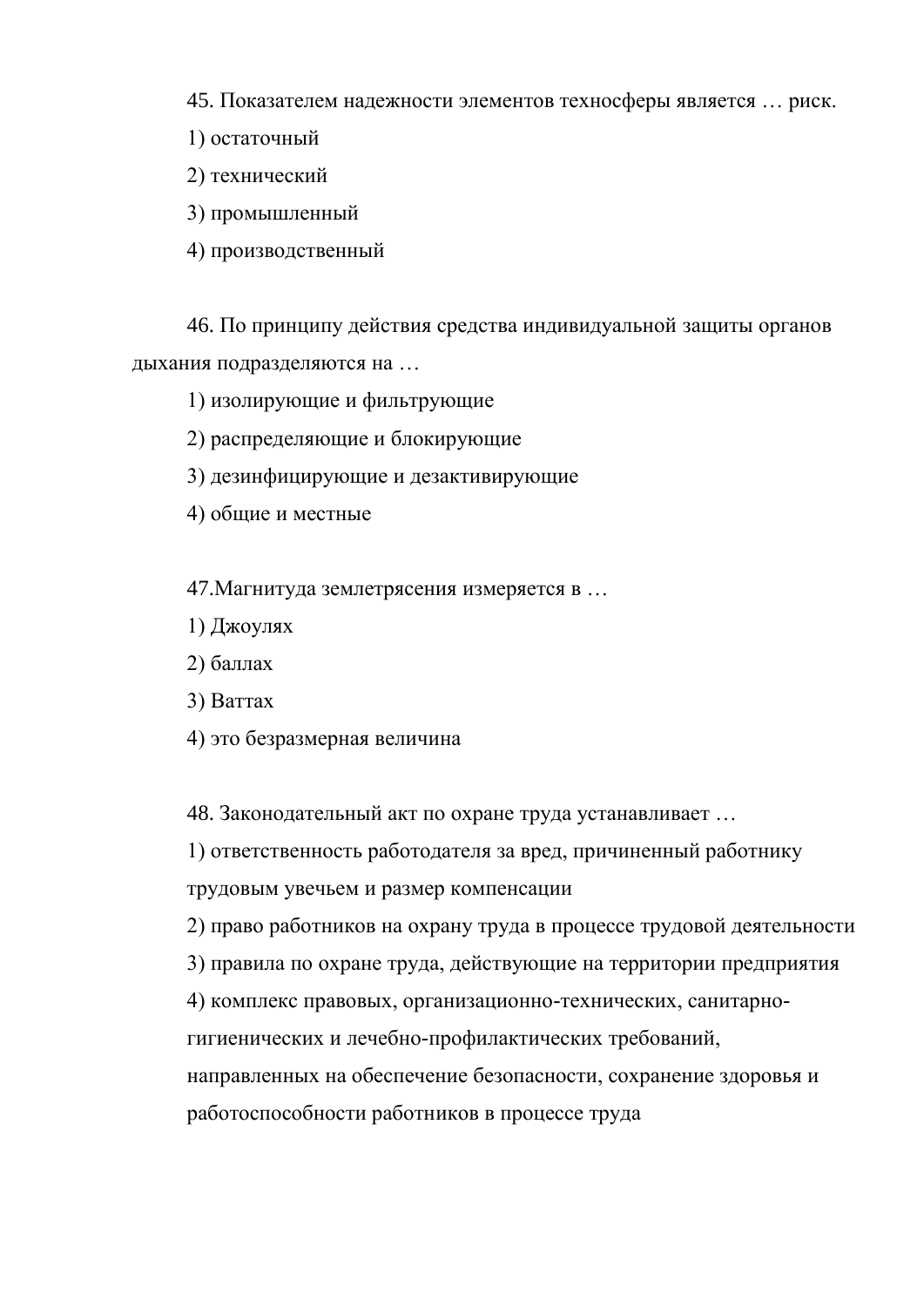# **III Безопасность в чрезвычайных ситуациях**

49. РСЧC – это …

1) реестр связи в условиях чрезвычайных ситуаций

2) республиканская сеть по чрезвычайным ситуациям

3) единая государственная система по предупреждению и ликвидации чрезвычайных ситуаций

4) развернутая сеть сил и средств реагирования на чрезвычайные ситуации

50. К ЧС экологического характера НЕ относятся ЧС, связанные с…

1) изменением состояния суши

2) изменением состояния гидросферы

3) природными пожарами

4) изменением состава атмосферы

51. Риск сочетает в себе два понятия …

1) число несчастных случаев и компенсационные выплаты

2) вероятность (частота) нежелательного события и его значимость (объем последствий)

3) количество аварий и ущерб, с ними связанный

4) показатель травматизма и среднесписочное число работников

52. Антикризисное управление в чрезвычайных ситуациях – это … 1) создание условий, позволяющих избежать кризисных явлений в социально-экономической деятельности предприятий и отраслей 2) процесс планирования мер и действий, позволяющих осуществить социально-экономическое оздоровление деятельности предприятий и отраслей

3) процесс анализа социально-экономической деятельности предприятий и отраслей, целью которого является выявление причин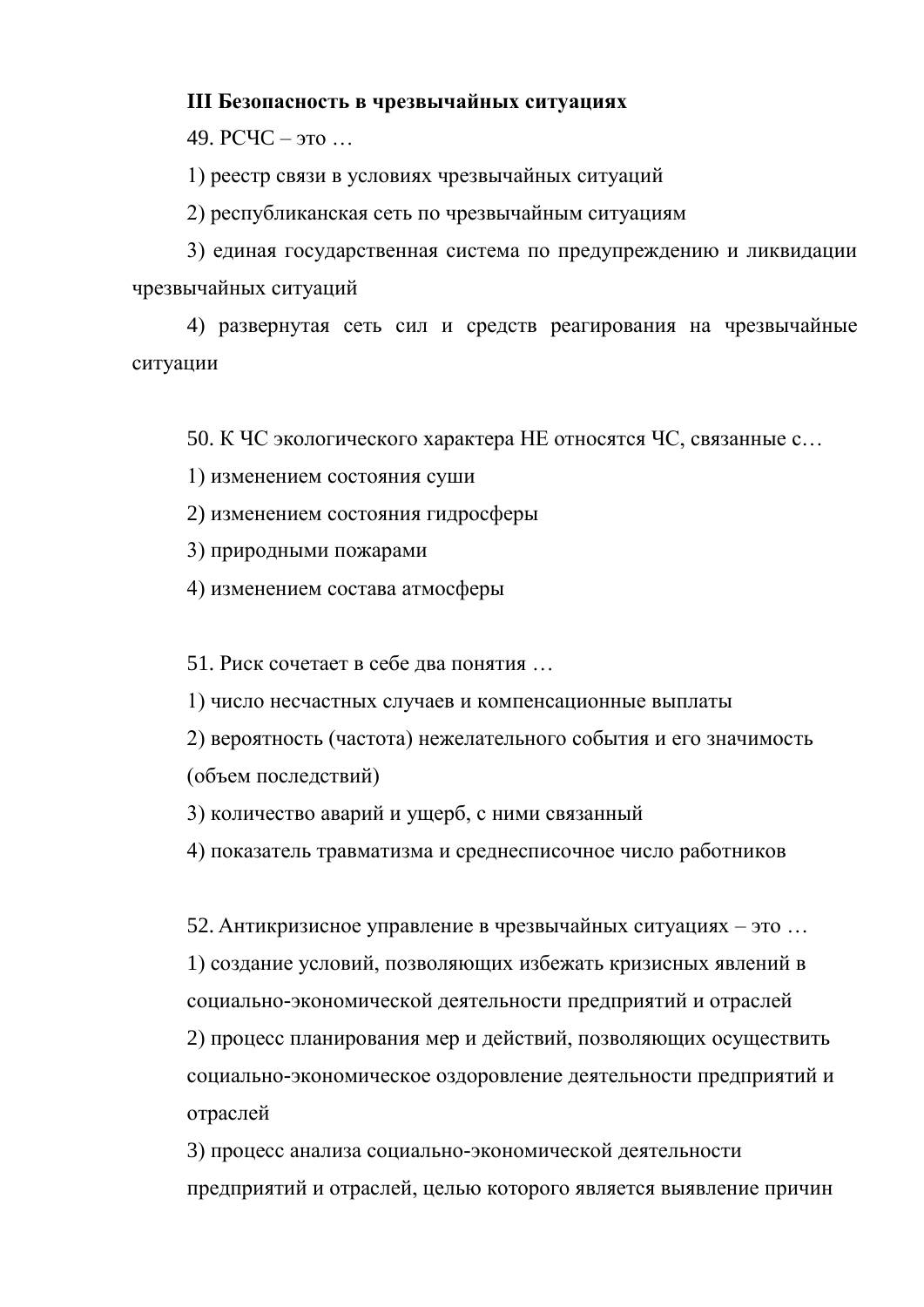### кризиса

4) система управления, имеющая комплексный характер и направленная на предотвращение или устранение неблагоприятных явлений путем использования потенциала современных технологий и разработки и реализации специальных программ

53. Радиационно-опасный объект – это …

1) объект природного или искусственного происхождения, который характеризуется количеством радиоактивных распадов в единицу времени

2) объект, на территории которого уровень радиации превышает 0,5 мкЗв/ч

3) объект, на котором хранят, перерабатывают или транспортируют радиоактивные вещества, при аварии или разрушении которого может произойти облучение ионизирующим излучением или радиоактивное загрязнение

4) объект, на котором произошло радиационное загрязнение

54. Химически-опасный объект – это …

1) объект природного или искусственного происхождения, который характеризуется выделением аварийно-химически опасных веществ (АХОВ) в воздух

2) объект, на территории которого превышены токсодозы опасных химических веществ (ОХВ)

3) объект, на котором хранят, перерабатывают, используют или транспортируют опасные химические вещества, при аварии на котором или при разрушении которого может произойти гибель или химическое заражение людей, сельскохозяйственных животных и растений, а также химическое заражение окружающей природной среды

4) объект, на котором произошло химическое загрязнение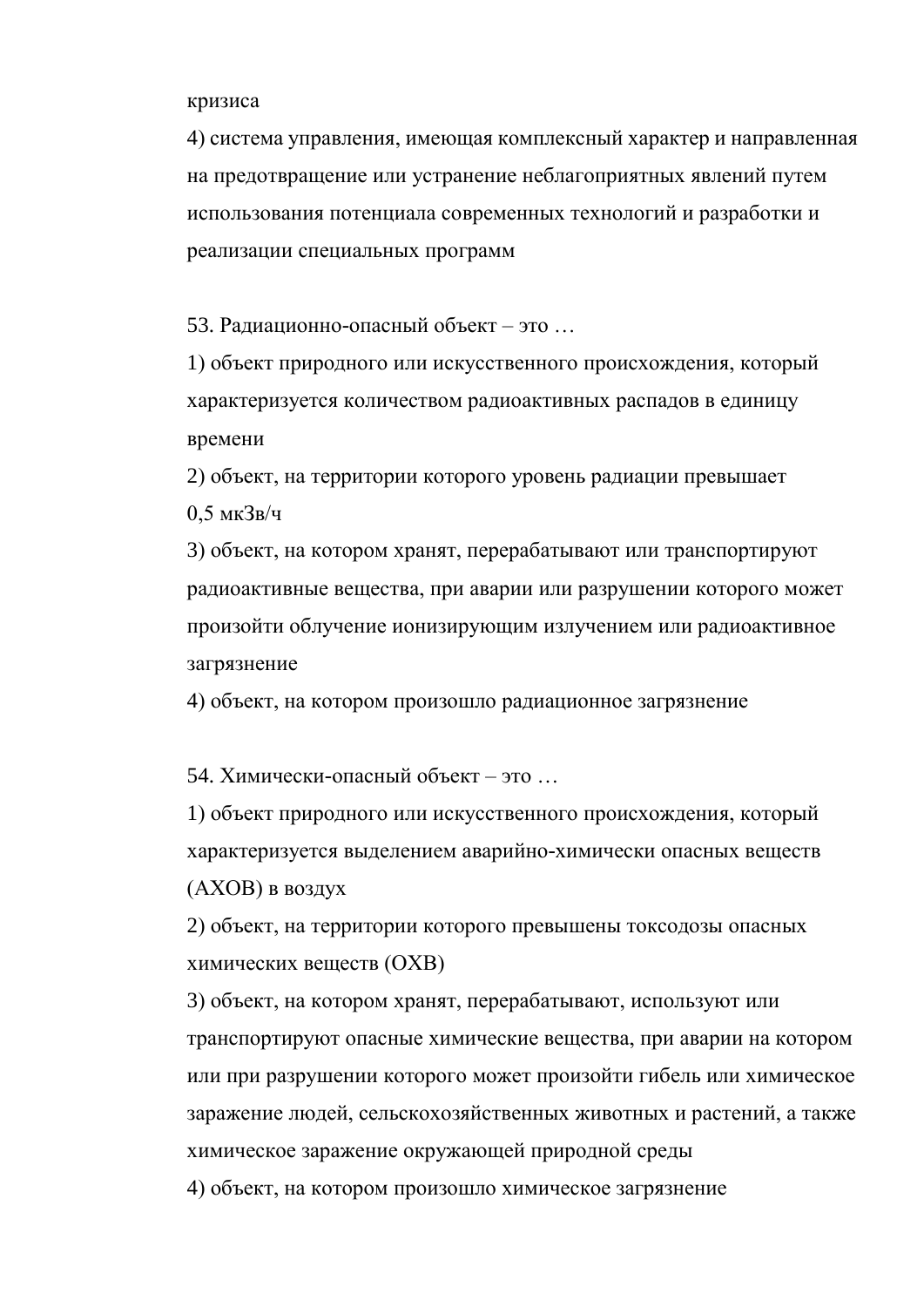55. Пожаровзрывоопасный объект – это …

1) объект природного или искусственного происхождения, который характеризуется наличием горючих веществ

2) объект, на территории которого превышены нормативные объемы хранения горючих веществ

3) объект, на котором производят, используют, перерабатывают, хранят или транспортируют легковоспламеняющиеся и пожаровзрывоопасные вещества, создающие реальную угрозу возникновения техногенной чрезвычайной ситуации

4) объект, на котором произошло возгорание с переходом в течение 15 минут в пожар

56. Гидродинамически-опасной объект – это …

1) объект исключительно природного происхождения, который характеризуется наличием стремительных потоков воды

2) объект искусственного происхождения, на котором аккумулировано более 1 км<sup>3</sup> водных масс

3) сооружения, при разрушениях которых возможно образование волны прорыва и затопление больших территорий (плотины, дамбы и т.п.)

4) объект экономики, по территории которого прошла волна прорыва при гидродинамической аварии, произошедшей выше по течению

57. Магнитуда землетрясения измеряется в …

1) баллах

2) изосейстах

3) условных единицах

4) нет верного ответа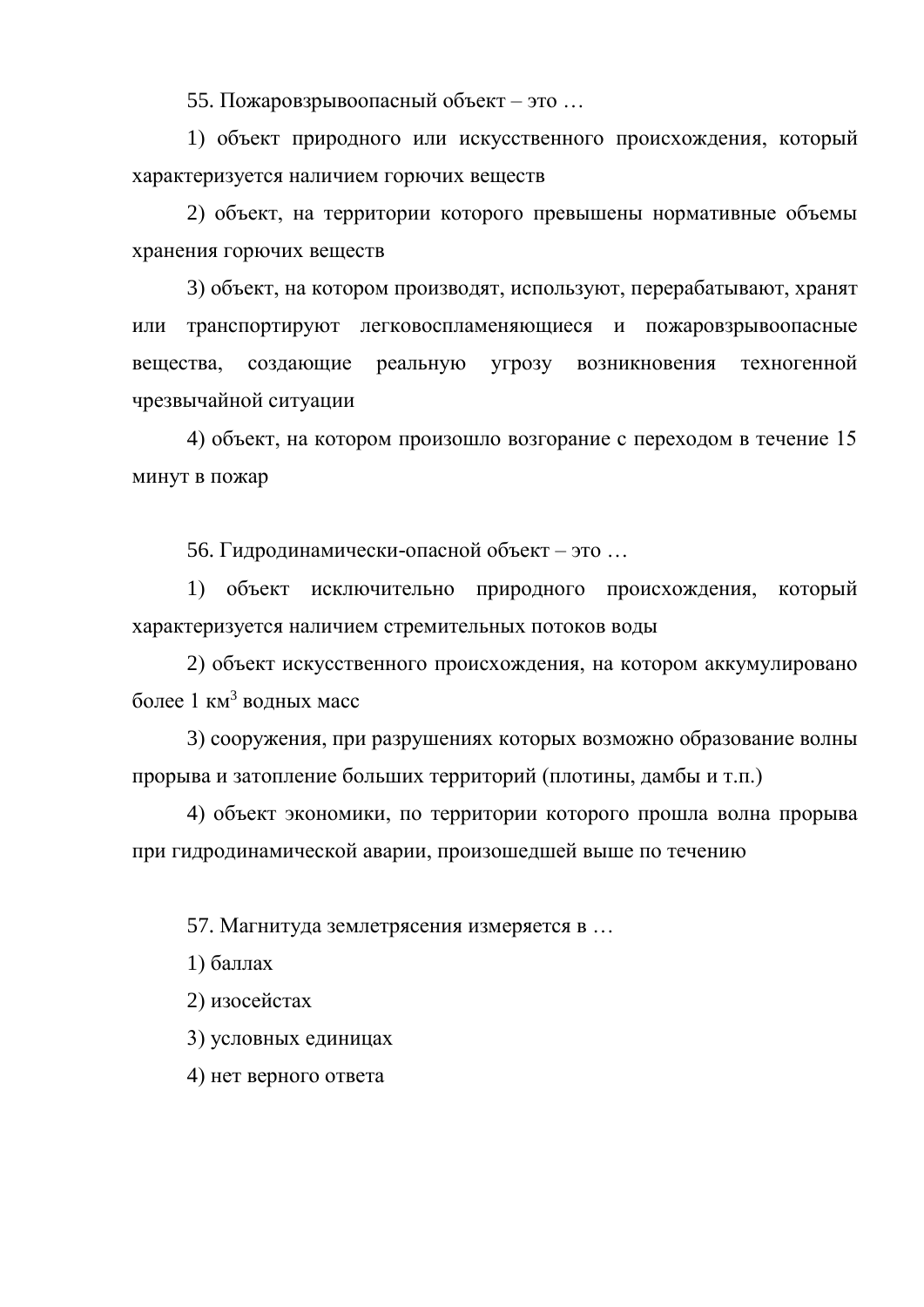58. Сила урагана определяется по шкале …

- 1) Метео-Франс
- 2) Саффира-Симпсона
- 3) Бофорта
- 4) по всем вышеперечисленным

59. Наводнение – это …

1) фаза водного режима реки, которая может многократно повторяться в различные сезоны года, характеризуется интенсивным, обычно кратковременным, увеличением расходов и уровней воды и вызывается дождями или снеготаянием во время оттепелей

2) фаза водного режима реки, ежегодно повторяющаяся в данных климатических условиях в один и тот же сезон, характеризующаяся наибольшей водностью, высоким и длительным подъемом уровня воды, и вызываемая снеготаянием или совместным таянием снега и ледников 3) затопление территории водой, являющееся стихийным бедствием, которое может происходить в результате подъема уровня воды во время половодья или паводка, при заторе, зажоре, вследствие нагона в устье реки, а также при прорыве гидротехнических сооружений 4) повышение уровня грунтовых вод, нарушающее нормальное использование территории, строительство и эксплуатацию расположенных на ней объектов

60. Лесные пожары делятся на …

- 1) верховые и низовые
- 2) беглые и устойчивые
- 3) слабые, средние, сильные
- 4) все перечисленные выше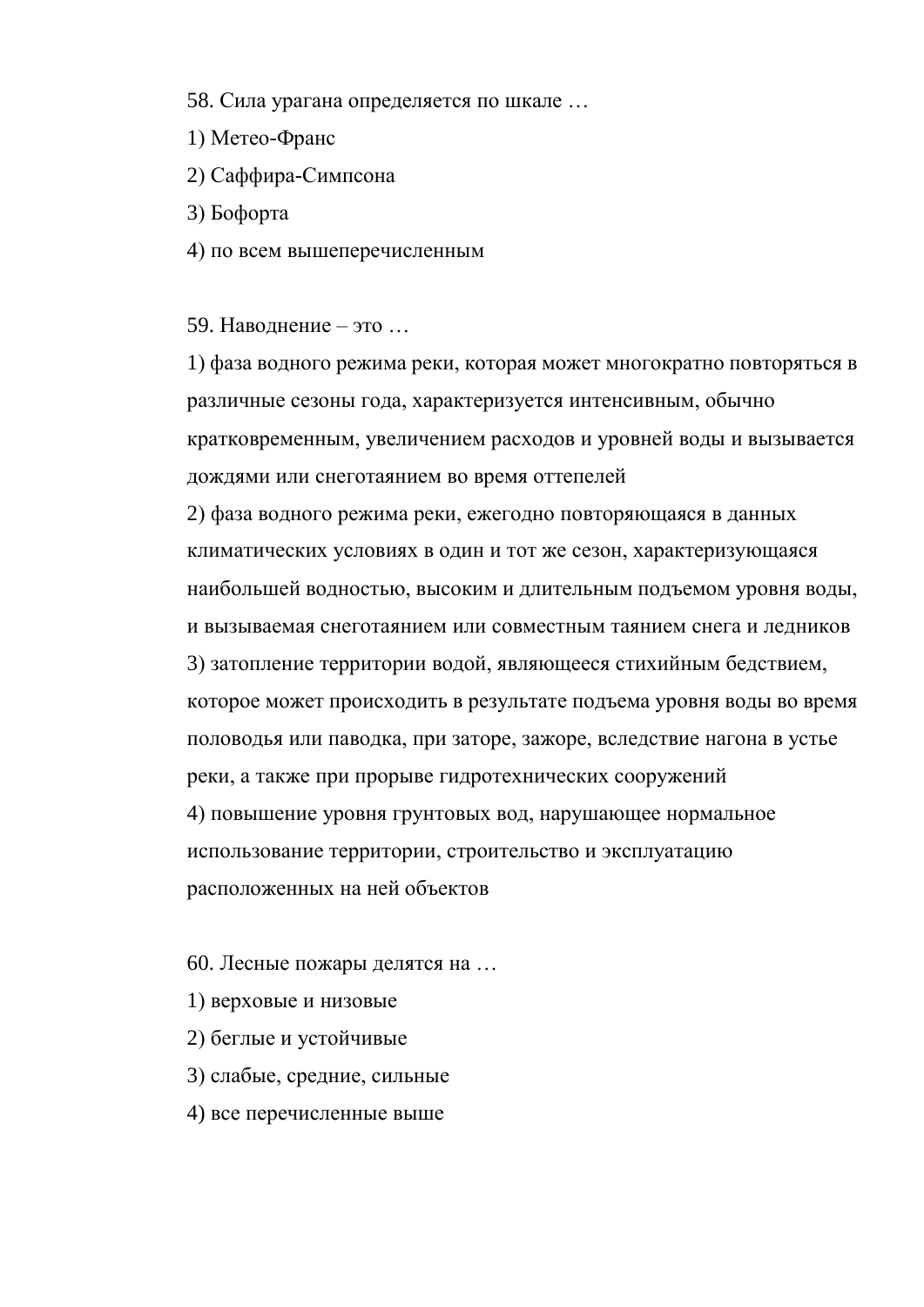# **IV Промышленная экология**

- 61. Тепловое загрязнение относится к …
- 1) Вирусному
- 2) Физическому
- 3) Химическому
- 4) Биологическому
- 5) Механическому

62. Физические загрязнения подразделяются на … (возможно несколько вариантов ответа)

- 1) микробиологическое
- 2) радиоактивное
- 3) тепловое
- 4) световое
- 63. Время осаждения пыли тем меньше, чем …
- 1) больше высота камеры
- 2) меньше высота камеры
- 3) высота камеры не влияет на время осаждения пыли
- 4) нет правильного ответа

64. Увеличение диаметра циклона приводит к …

- 1) снижению эффективности очистки
- 2) увеличению эффективности очистки
- 3) увеличению центробежной силы
- 4) увеличению гидравлического сопротивления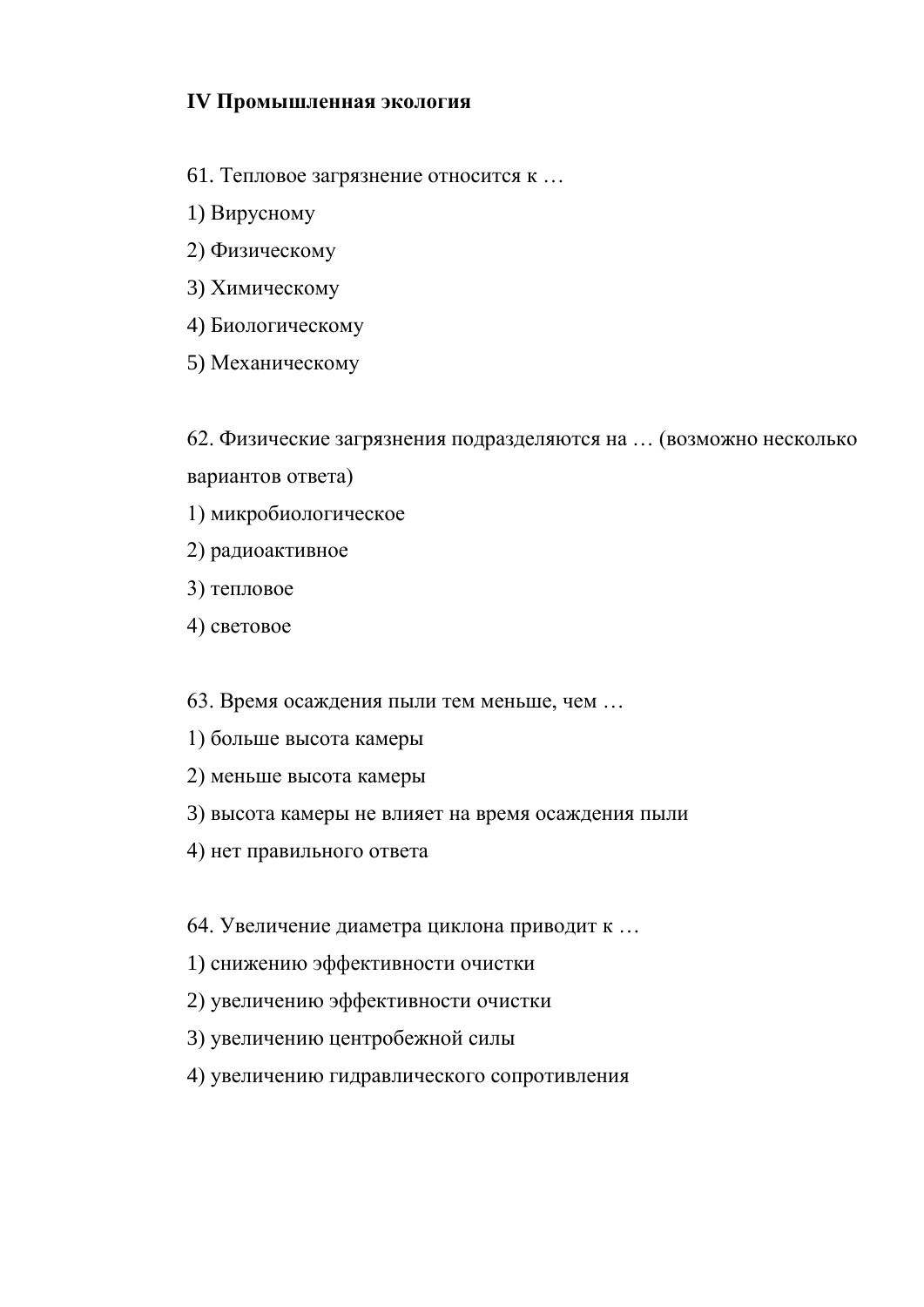65. Нетканными фильтрующими материалами являются …

- 1) стеклоткани
- 2) шерсть
- 3) лавсановые полотна
- 4) войлоки

66. Выберите правильное утверждение.

1) вследствие адсорбции молекул воды частицами пыли увеличивается проводимость пылевого слоя

2) вследствие адсорбции молекул воды частицами пыли уменьшается

проводимость пылевого слоя

3) оба утверждения верны

67. Барботаж – это…

- 1) процесс пропускания газа через жидкость
- 2) процесс пропускания твердых частиц через жидкость
- 3) процесс пропускания жидкости через твердые частицы
- 4) процесс пропускания газа через твердые частицы

68. Выберите правильное утверждение.

- 1) с увеличением температуры абсорбция лучше
- 2) с увеличением температуры абсорбция хуже
- 3) с изменением температуры эффективность абсорбции не меняется

69. … - это процесс сбора, очистки, отведения и сброса сточных вод.

- 1) Отстаивание
- 2) Канализование
- 3) Водоотведение